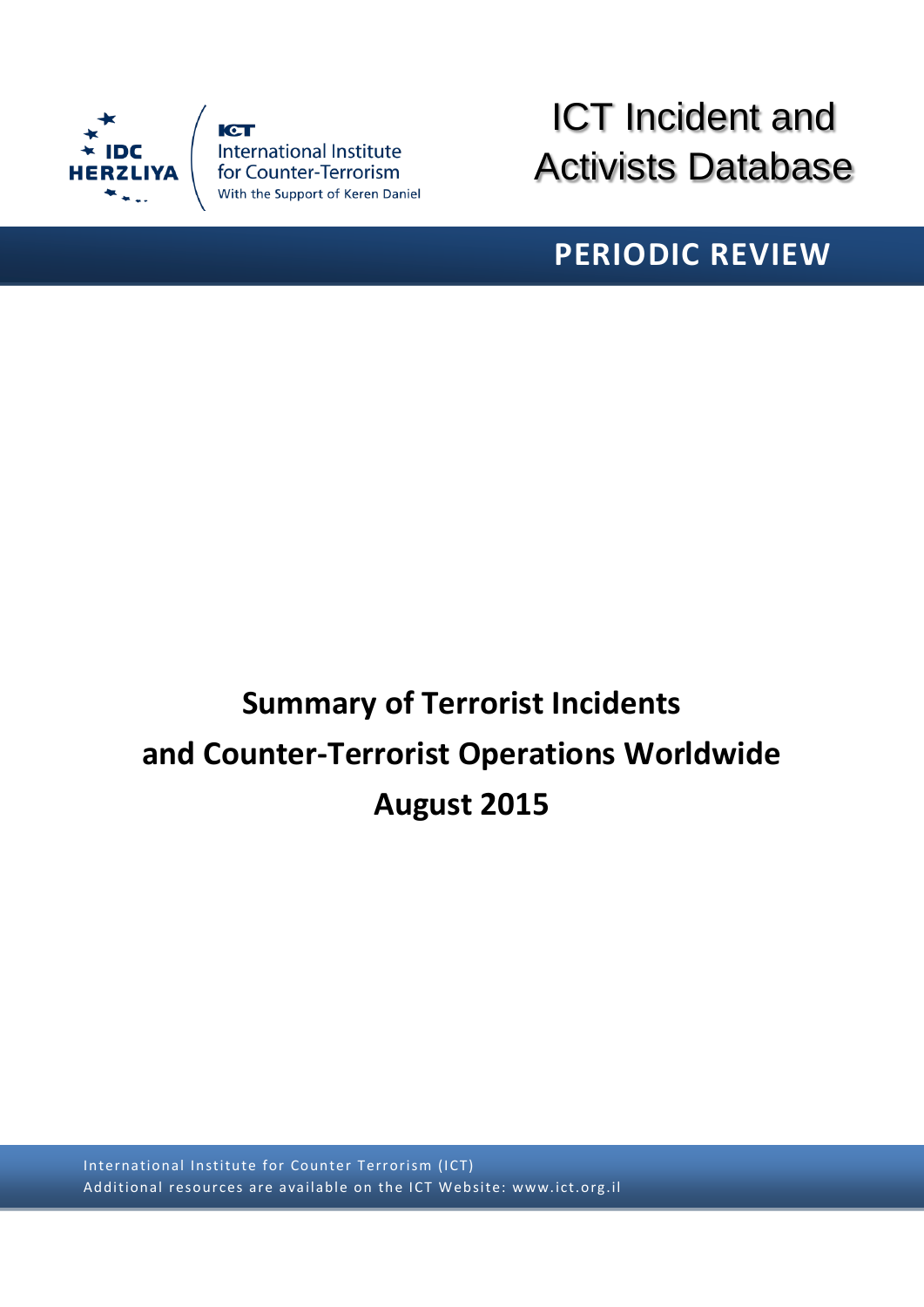# **Highlights**

- On August 1, Selim Suleiman al-Haram, a senior member of the IS Sinai Province, was killed in a shootout with Egyptian forces in northern Sinai, Egypt.
- On August 9, nine people were arrested by Israeli authorities during a counter-terrorist operation targeting suspected Jewish militants who were suspected of involvement in recent Price Tag attacks in the West Bank.
- On August 12, authorities carried out counter-terrorist raids in 15 locations targeting Kurdistan Workers' Party (PKK) militants in Istanbul, Turkey. Authorities said they arrested 19 suspects in total and seized ammunition, weapons and documents about the militant organisation. Authorities also carried out a similar but separate operation in four Turkish provinces targeting IS militants.
- On August 17, a bomb exploded inside the Erawan Shrine, a popular tourist site, in Bangkok, Thailand, killing 20 people and injuring 125 others. The majority of victims were foreign tourists. Several days later, authorities made several arrests and identified Bilal Mohammed as the prime suspect. He was seen on security video footage at the scene of the attack. No group claimed responsibility for the bombing but authorities suggested it may have been connected to the Uighur militants.
- On August 18, Fadhil Ahmad al-Hayali alias Haji Mutazz, second-in-command of the IS, was killed in an US-led coalition air strike near Mosul, Iraq. Al-Hayali was travelling with operative Abu Abdullah who was also killed in the strike.
- On August 21, Ayoub El-Khazzani, 26, a lone gunman, inspired by the IS, attempted to carry out a shooting attack on a high-speed train from Amsterdam to Paris. During the attack, five passengers on the train, including two off duty US servicemen, managed to stop the attacker carry out the attack. Three people were hurt. El-Khazzani was arrested when the train was diverted to a station in northern France. On August 26, he was charged with terror-related crimes.
- On August 26, Ahmad Ibrahim al-Mughassil, 48, the leader of Hizballah al-Hijaz's military wing, was arrested in Beirut, Lebanon, where he was then extradited to Saudi Arabia for integration. US authorities claimed he was responsible for an attack on the Khobar Towers in Saudi Arabia, which killed 19 US citizens and wounded 372 other people, in 1996.
- On August 28, Ali Shukri Amin, 17, teenager from Virginia was sentenced to 11 years for supporting the IS via social media postings, in particular Twitter and providing material support to the terrorist organization. He also admitted helping another Virginian resident Reza Niknejad, travel to Syria to join the IS.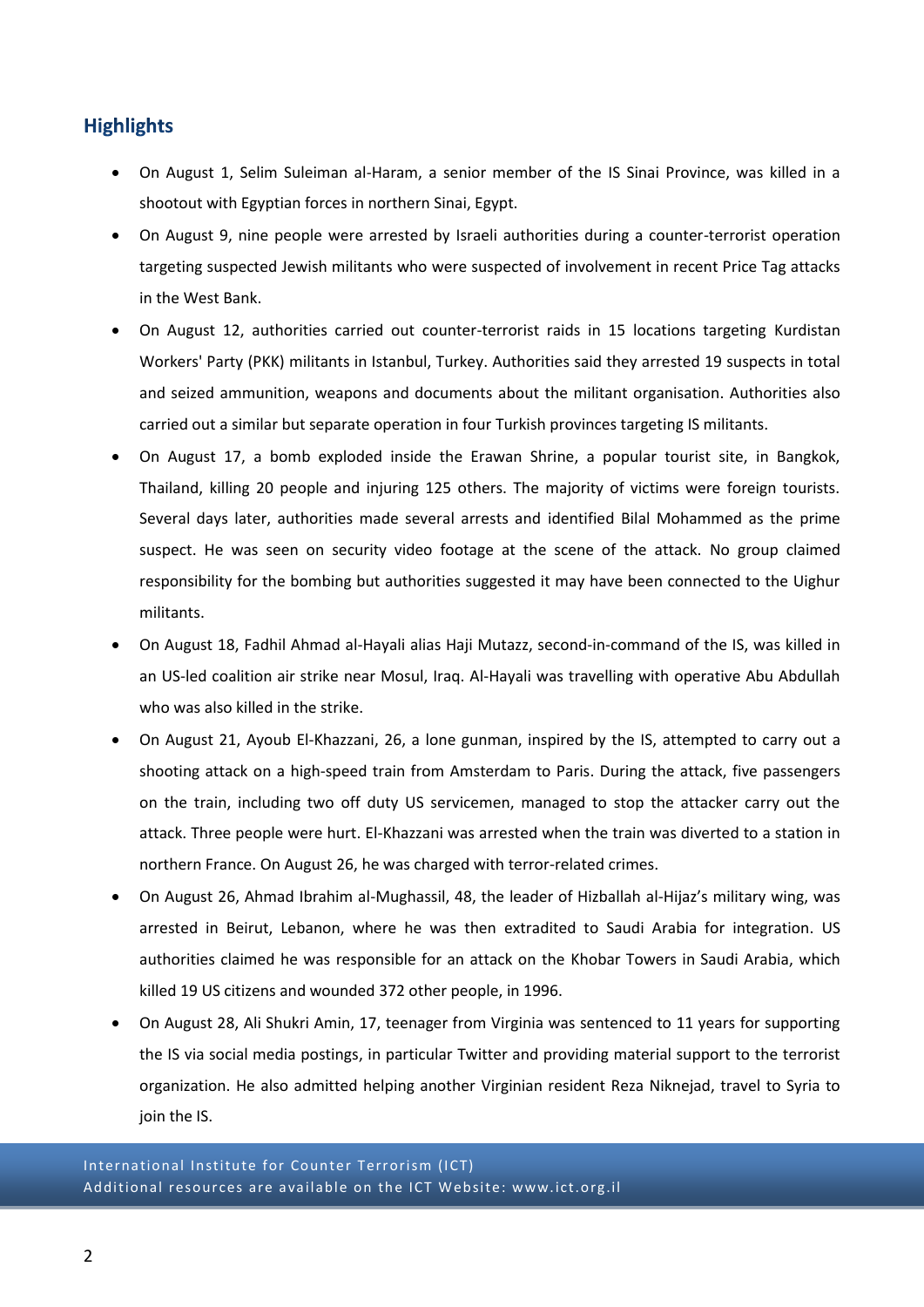# **Contents**

International Institute for Counter Terrorism (ICT)<br>Additional resources are available on the ICT Website: www.ict.org.il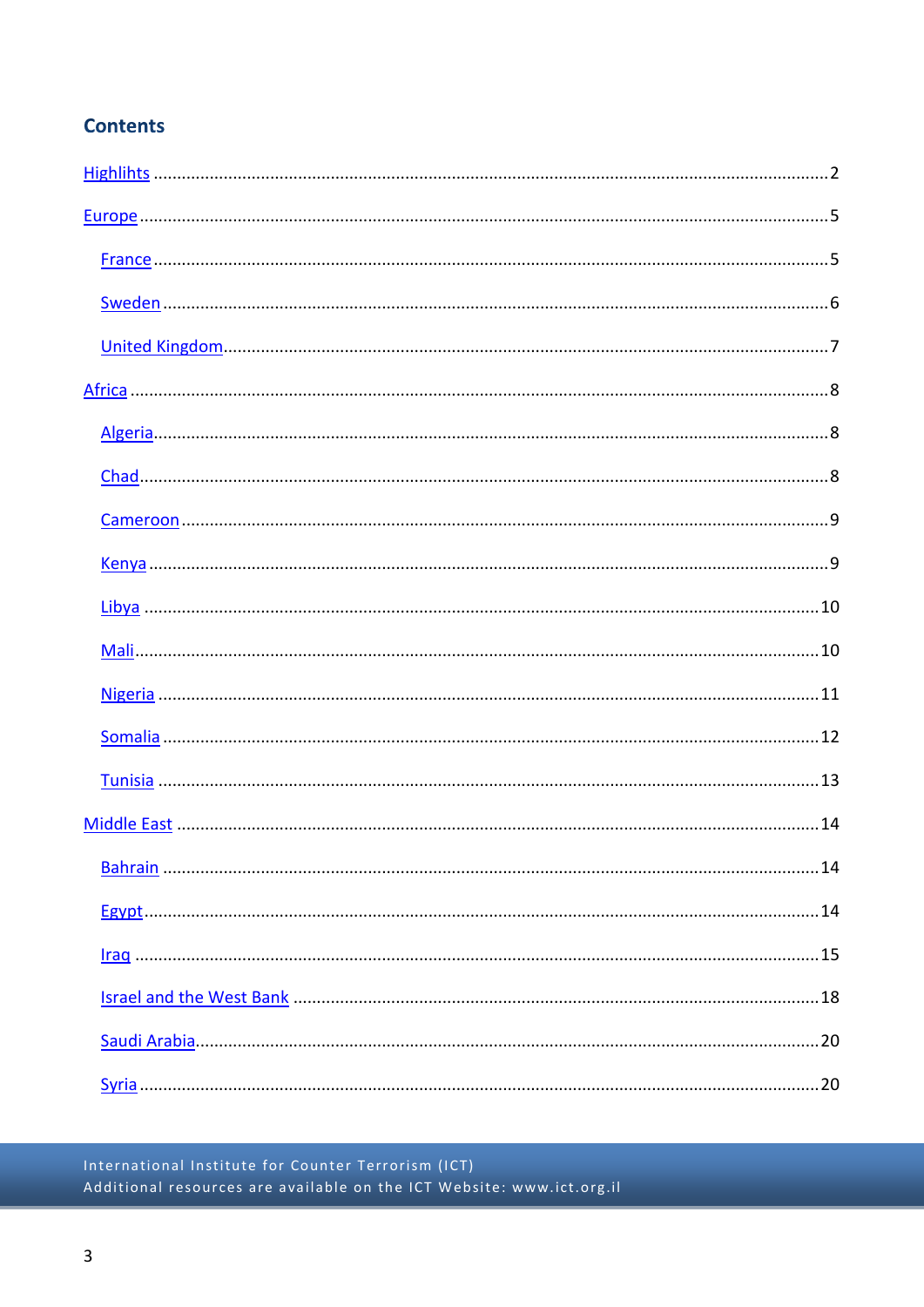International Institute for Counter Terrorism (ICT)<br>Additional resources are available on the ICT Website: www.ict.org.il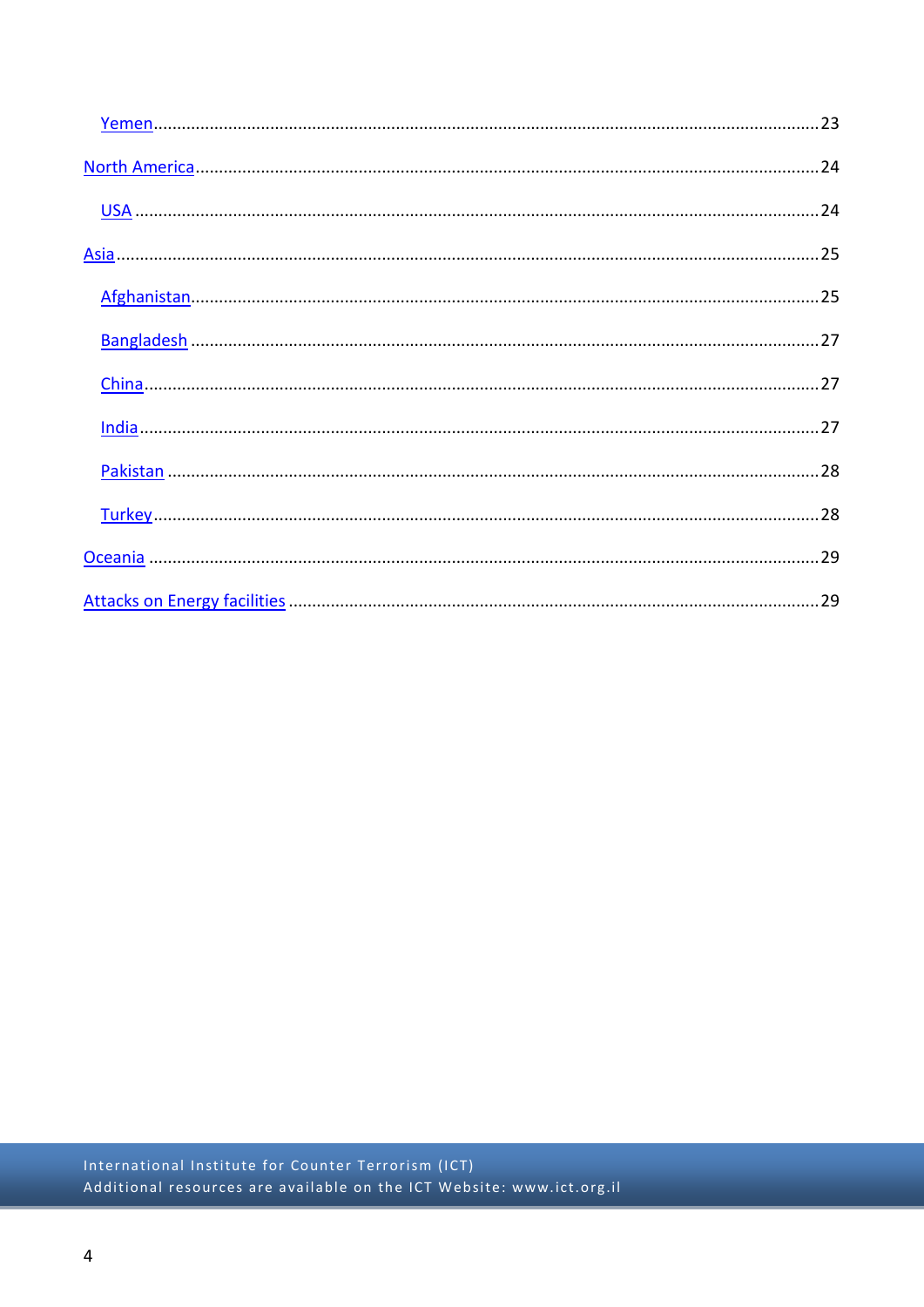#### **Europe**

#### **France**

On August 21, three people were moderately injured when they successfully prevented Ayoub El-Khazzani, 26,<sup>1</sup> a lone gunman, inspired by the IS, carry out a shooting attack on a high-speed train from Amsterdam to Paris.<sup>2</sup> El-Khazzani 26, a Moroccan was armed with a Kalashnikov rifle and knife (some witnesses reported he had a box cutter). $3$  The attack occurred as the train was passing through Belgium.<sup>4</sup> Three US citizens, two off-duty US servicemen identified as Alek Skarlatos and Spencer Stone heard the sound of a weapon being loaded from the toilet of the train.<sup>5</sup> Together with their friend and a British and French passenger, they managed to subdue the attacker until authorities arrested him in Arras in northern France, where the train was diverted too.<sup>6</sup> Authorities also said he had allegedly watched a jihadist video on You Tube on his phone, shortly before carrying out the shooting.<sup>8</sup> El-Khazzani's lawyer denied his motivations for the attack were terror related claiming it was a criminally motivated attack. However, both French and Belgium authorities said he was known to have ties to militant groups in Europe and the IS. However, it was unclear whether he had actually been to Syria or not. French authorities said El-Khazzani had recently been placed under surveillance.<sup>9</sup> He had lived in various countries within Europe prior to the incident, including Belgium and Spain, where he allegedly attended a radical mosque in Algeciras.<sup>10</sup> On August 26, he was charged with terror-related crimes including "multiple counts of attempted murder, possession of weapons, and conspiracy."<sup>11</sup>

 $<sup>1</sup>$  AP, "Moroccan charged with terror attack on French train", August 25, 2015</sup>

<sup>&</sup>lt;sup>2</sup> BBC, "France train shooting: Attack 'was well prepared'", August 25, 2015

<sup>&</sup>lt;sup>3</sup> CNN, "France train attack: What we know about suspect Ayoub El Khazzani?", August 25, 2015

<sup>&</sup>lt;sup>4</sup> Telegraph, "France Terror Train - as it happened, 21 August 2015", August 21, 2015

<sup>&</sup>lt;sup>5</sup> AP, "American heroes honored in France", August 24, 2015

<sup>&</sup>lt;sup>6</sup> Telegraph ibid.

 $^7$  CNN, "Train shooting heroes: The men who helped avert a massacre in Europe", August 21, 2015

<sup>&</sup>lt;sup>8</sup> AP, "France train suspect watched jihadi video, prosecutor says", August 25, 2015

<sup>&</sup>lt;sup>9</sup> Reuters, "French prosecutor says train gunman had 'terrorist intent'", August 25, 2015

 $10$  AFP, "French train attacker: extremist who moved around Europe", August 25, 2015

 $11$  AP, "Gunman in French train attack charged with terrorism", August 26, 2015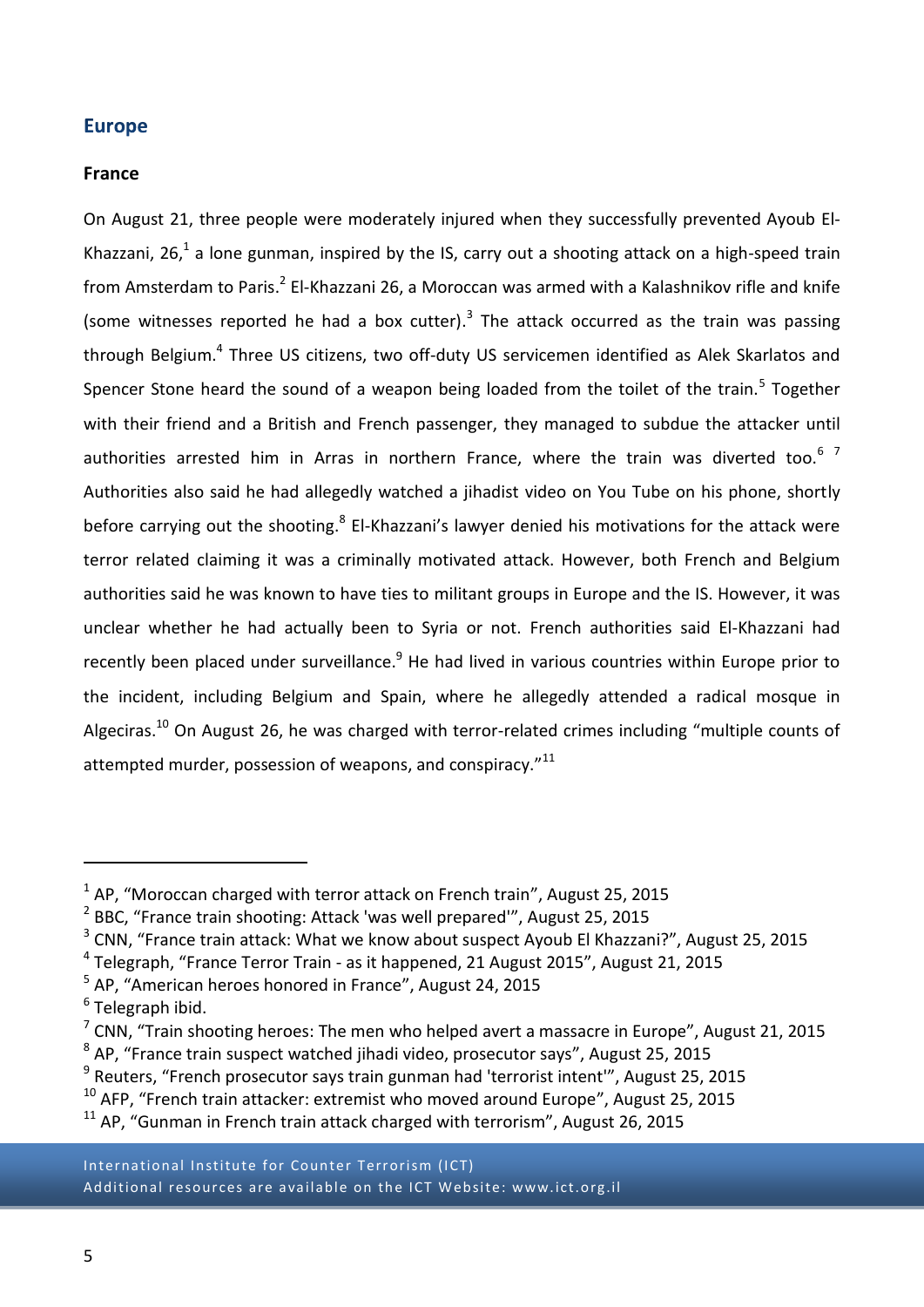#### **Germany**

On August 4, German police, together with their counterparts in Catalonia, Spain, arrested a Moroccan national, 21, near Stuttgart.<sup>12</sup> He was wanted for terrorist related activities, particularly related to recruitment of potential IS militants through social media. Authorities said the suspect pretended to be an asylum seeker and was in possession of false identification documents.<sup>13</sup> Authorities also said he had expressed clear intent in planning to travel to Syria to join the IS.<sup>14</sup> According to Spanish authorities, in July 2015 the suspect evaded arrest during counter-terrorist raids in Lanzarote in the Canary Islands. During the operation, a woman was arrested charged with recruiting young Spanish women to join the IS. <sup>15</sup>

#### **Russia**

On August 11, Russian security forces launched a special counter-terrorist operation, near Grozny in Dagestan, killing four militants. Amongst those killed was Magomed Suleimanov (alias Abu Usman Gimrinsky), the leader of the Caucasian Emirate an IS linked group. Security forces seized weapons and explosives from the militants.<sup>16</sup>

#### **United Kingdom**

On August 5, renowned radical preacher and founder of the al-Muhajiroun group Anjem Choudary, 48, and his associate Mohammed Rahman, 31, were charged at the Westminster Magistrate court in London, with encouraging support for the IS via a series of online lectures.<sup>17</sup> The men were charged under the Terrorism Act 2000 (section 12) for alleged activities between June 2014 and March 2015. They both pleaded not guilty to the alleged charges.<sup>18</sup> According to the indictment,

 $12$  The Local, "Jihadist who fled Spain is arrested in Germany", August 5, 2015

 $13$  DW, "German police arrest alleged IS recruiter wanted by Spain", August 5, 2015

<sup>&</sup>lt;sup>14</sup> La Moncloa, "Jihadist arrested in Germany after fleeing Spain following arrest of DAESH recruiter in Canary Islands", August 4, 2015

 $15$  The local ibid.

<sup>&</sup>lt;sup>16</sup> RT, "Head of ISIS-linked jihadist group and 'right-hand man' killed in Russia", August 11, 2015

<sup>&</sup>lt;sup>17</sup> Guardian, "Preacher Anjem Choudary charged with encouraging support for Islamic State", August 5, 2015

<sup>&</sup>lt;sup>18</sup> Reuters, "Britain's most high-profile Islamist cleric charged with IS support", August 5, 2015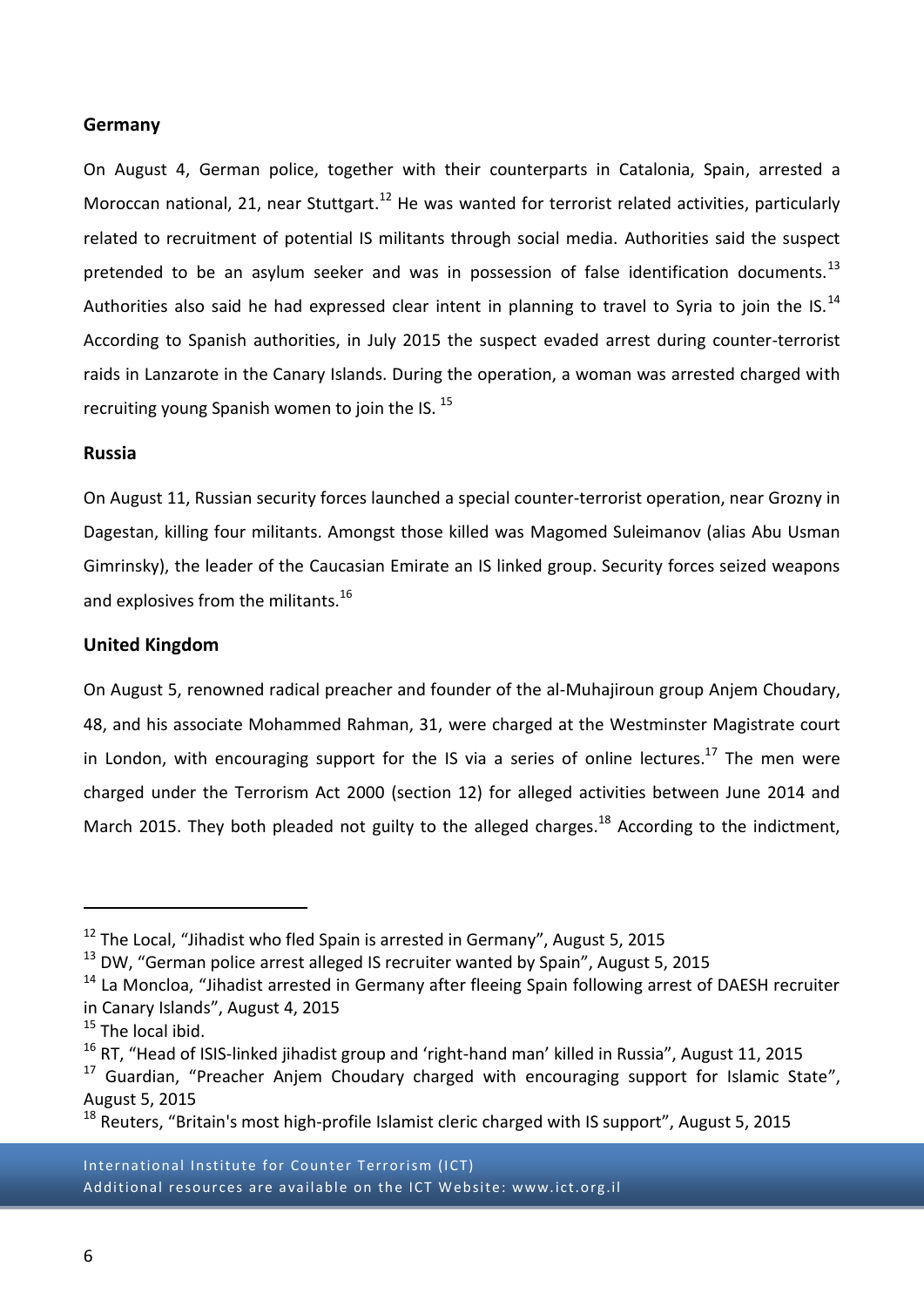Choudary encouraged more than 32,000 of his social media followers to join the IS and encouraged them to wage attacks in Europe and the US.  $^{19}$ 

On August 10, a man, 27, whose identity was not made public, was arrested after police discovered weapons in his home in Birmingham. He was charged with the "commission, preparation or instigation of acts of terrorism". 20

On August 12, two adults in their 50s and their three teenage children, were arrested in Tower Hamlets in east London, charged with possessing information that could be useful to terrorists. Authorities said the family were planning to travel to Syria to join IS militants there.<sup>21</sup> Authorities said that the youngest family member was actually arrested in July 2015, although the exact date was not made public.<sup>22</sup>

#### **Spain**

On August 25, Spanish and Moroccan forces dismantled an IS cell that were planning to recruit local young men to fight in Syria and Iraq. Authorities said the network maintained close contact with each other.<sup>23</sup> Authorities carried out simultaneous raids in Madrid, Spain and in Fez, Casablanca, Nador, Hoceima and Driouech in Morocco. Police said 14 suspects were arrested in total. 24

 $19$  BBC, "Anjem Choudary faces UK terrorism charges over Islamic State", August 5, 2015

<sup>&</sup>lt;sup>20</sup> Guardian, "Counter-terror police arrest man in Birmingham", August 10, 2015

 $21$  Guardian, "Five members of family held in east London on suspicion of terrorism", August 12, 2015

<sup>&</sup>lt;sup>22</sup> Mail Online, "Father, mother and three daughters including UK's youngest female terror suspect are arrested in east London", August 12, 2015

<sup>&</sup>lt;sup>23</sup> Washington Post, "Islamic State cell raided in Spain and Morocco; 14 suspects arrested", August 25, 2015

<sup>&</sup>lt;sup>24</sup> The local, "Network of 14 suspected jihadists arrested in Morocco and Spain", August 25, 2015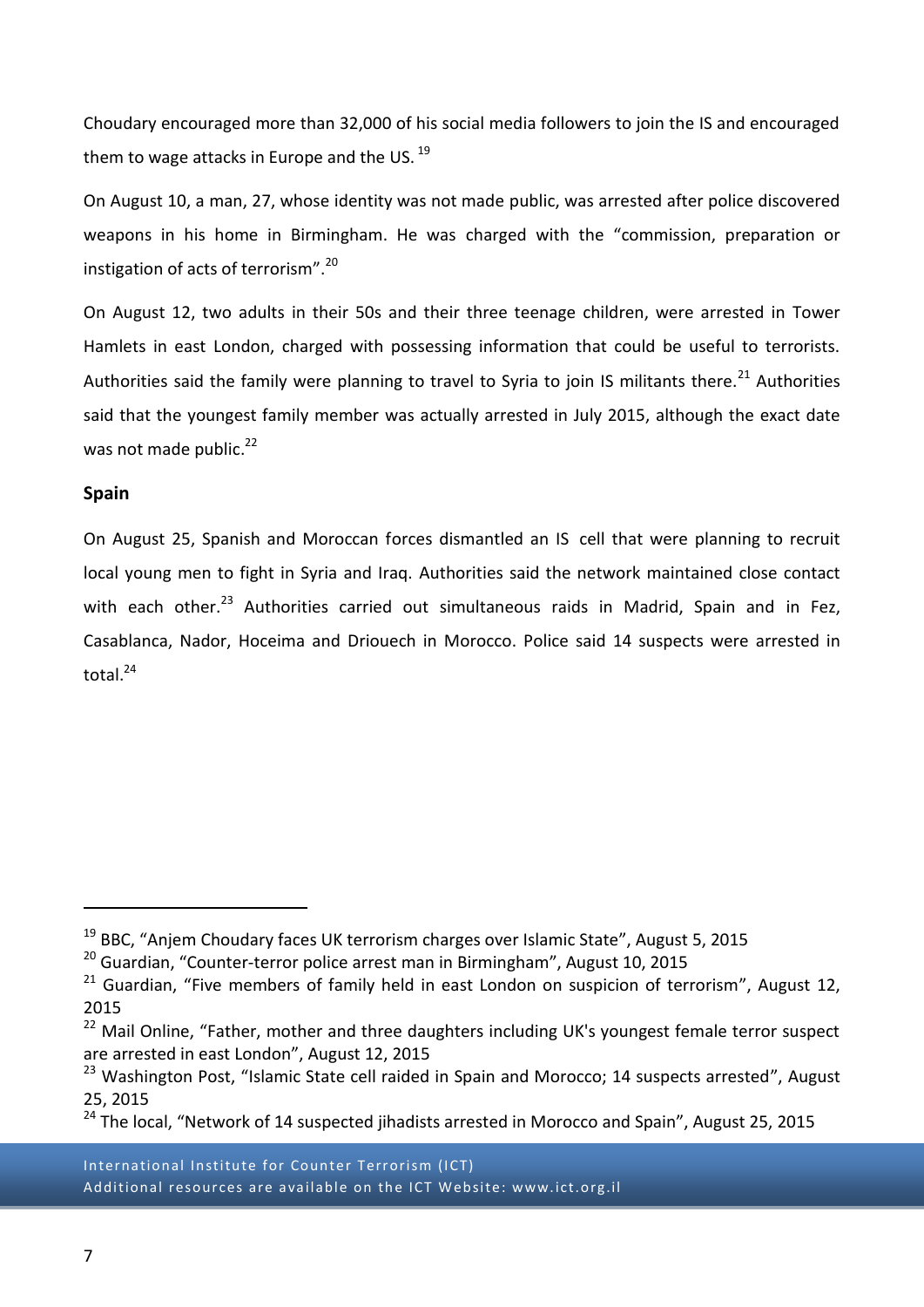# **Africa**

#### **Cameroon**

On August 5, two Boko Haram militants were arrested at the Minawao refugee camp in northern Cameroon. Authorities said they were disguised as female refugees and were in possession of a cache of explosives that was hidden in their luggage.<sup>25</sup>

On August 4, a large group of Boko Haram militants raided Chakamari village, killing eight people and taking more than 100 people hostage.<sup>26</sup> The attackers also set fire to many of the villagers' homes. In a separate incident, another cell of Boko Haram militants fatally shot a group of fishermen in the vicinity of Lake Chad. Authorities said the fishermen were travelling to Baga town, when militants stopped their vehicle and fatally shot them. In total nine fishermen were killed. A second van of fishermen managed to escape.<sup>27</sup>

On August 13, suspected Boko Haram militants killed eight people and about 100 others were kidnapped by suspected Boko Haram militants in an overnight raid that targeted Tchakarmari village near Cameroon's northern border. Authorities said the attackers had crossed over from Nigeria shortly after midnight.<sup>28</sup>

#### **Chad**

On August 28, 10 suspected Boko Haram militants were sentenced to death by firing squad for their alleged roles in a twin suicide bombing that killed 38 people at a police training center on June 15, 2015.<sup>29</sup> Amongst the suspects accused was Mahamat Mustapha, alias Bana Fanaye, 30, the

- <sup>26</sup> Reuters, "Suspected Boko Haram militants kill eight, kidnap 100 in Cameroon", August 4, 2015
- $27$  AFP, "Boko Haram abducts 135, kills 8 in Cameroon raid", August 6, 2015
- <sup>28</sup> Reuters, "Suspected Boko Haram militants kill eight, kidnap 100 in Cameroon", August 4, 2015

 $25$  IBT, "Boko Haram: Cameroon arrests two suspected terrorists disguised as female refugees", August 5, 2015

 $29$  BBC, "Chad executes 10 Boko Haram fighters over deadly attacks", August 29, 2015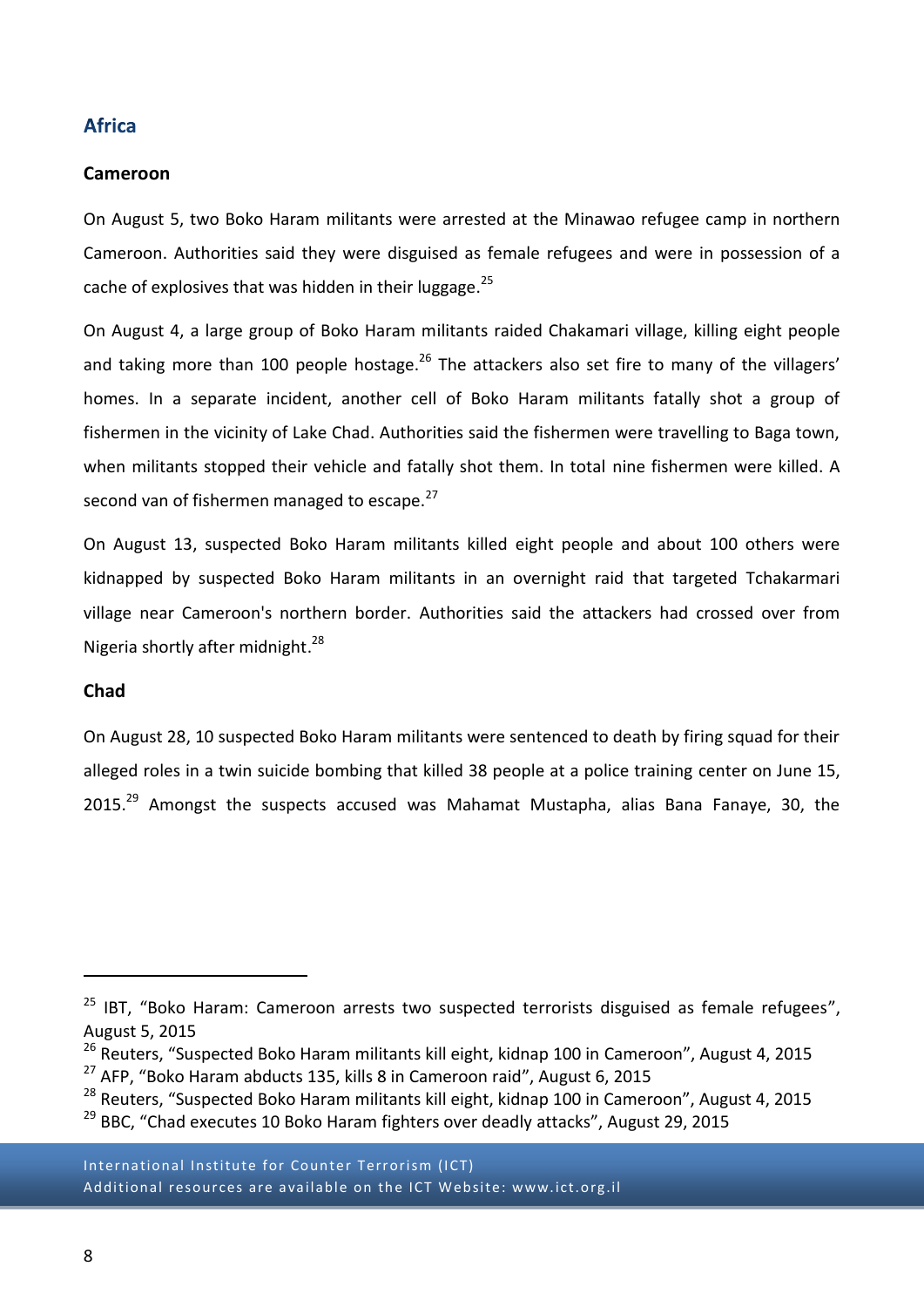suspected mastermind of the police academy attacks.<sup>30</sup> The legal proceedings took place in a secret location in a closed room trial. The announcement, was made by Chad's chief prosecutor. $31$ 

#### **Kenya**

On August 18, Kenyan authorities identified three Kenyan men, Abdifatah Abubakar Ahmed, Ramadhan Hamisi Kufungwa and Ahmed Iman Ali who they claimed were recruiting vulnerable Kenyan youth to Al-Shabab Al-Mujahedeen. Authorities said the recruiters operated in Kenya but resided in Somalia:<sup>32</sup> Ahmed was suspected of operating mainly in the coastal areas of Kenya, recruiting young woman to marry Al-Shabab Al Mujihdeen fighters. He is an Al-Shabab Al-Mujihdeen commander and was suspected of involvement in the planning of the September 2013 Westgate Mall attacks in Kenya. The other two men, identified as Ramadhan Hamisi Kufungwa and Ahmed Iman Ali were both Imans of mosques in Mombasa and Nairobi. The allegedly assisted in the movement of the militant recruits and Ali had appeared in Al-Shabab Al mujahedeen recruitment videos. Authorities believe the three suspects facilitated the recruits travel to Somalia, where they attended terrorist training camps with the intent if returning to Kenya to carry out attacks.<sup>33</sup>

On August 23, Kenyan authorities arrested two suspected Al-Shabab Al-Mujahedeen militants in Garissa County. Kenyan security forces seized large amounts of explosives and weapons during the raid.<sup>34</sup> Kenyan authorities said the militants are linked to Al-Shabab Al-Mujahideen militant Mohamed Kuno who is suspected of being the mastermind of the April 2015 Garissa University attack.<sup>35</sup>

#### **Libya**

<sup>&</sup>lt;sup>30</sup> DW, "Death sentences for N'Djamena bombing suspects," August 29, 2015

 $31$  France 24, "Boko Haram fighters sentenced to death over bombing in Chad's capital", August 29, 2015

<sup>&</sup>lt;sup>32</sup> BBC, "Kenyan police name 'al-Shabab recruiters", August 18, 2015

<sup>&</sup>lt;sup>33</sup> Reuters, "Chad sentences 10 Boko Haram members to death -source", August 28, 2015

<sup>&</sup>lt;sup>34</sup> IBT, "Possible Al-Shabab Attack Foiled: Kenya Authorities Arrest Terrorist Suspects In Garissa Town Where Nearly 150 People Were Massacred In April" August 23, 2015

<sup>&</sup>lt;sup>35</sup> Kenyans.co.ke., "Deadly Ammunition Recovered From Suspected Terrorists", August 24, 2015 See April 2015 ICT database report for further details on the Garissa University attack. http://www.ict.org.il/Article/1458/Terrorist-Incidents-and-CT-Operations-April-2015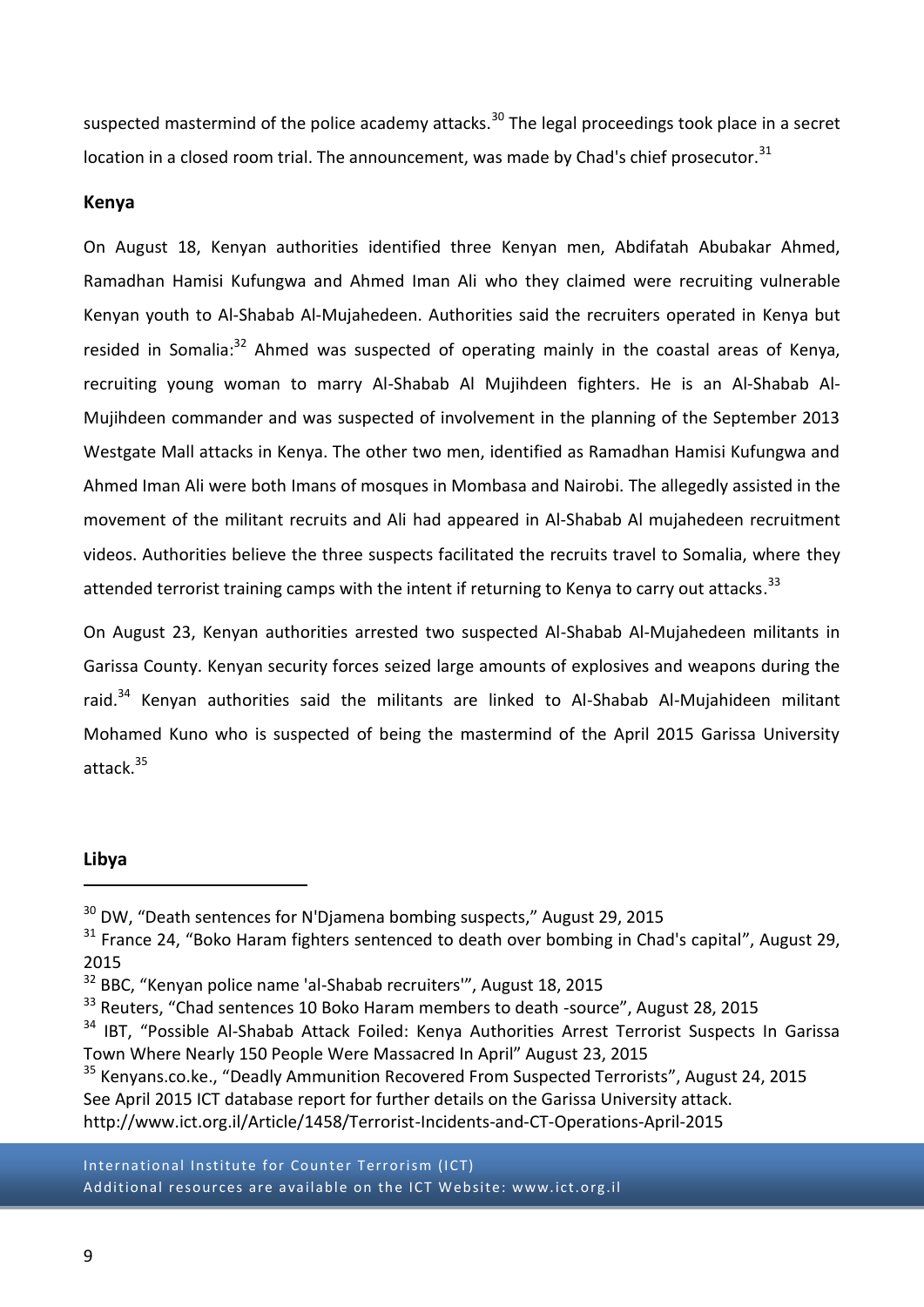On August 10, a suicide car bombing killed nine people and wounded 21 others in Derna.<sup>36</sup> Authorities said the target of the attack were members of the Abu Salim Martyrs Brigade, which retook control of Derna from IS in June 2015.<sup>37</sup> The IS claimed responsibility for the attack and said the perpetrator was a Sudanese militant named Abu Jaafar al-Sudani.<sup>38</sup>

On August 13, 38 people were killed in violent clashed with IS militants in Sirte. The attack occurred as following the killing of a local Islamic Salafist Imam who repelled the IS from taking over his mosque. In response to the attack on August 14, airstrikes were conducted targeting multiple IS strongholds in the town. 39

On August 31, minor damage was caused by a car bomb that exploded by the main offices of a venture between Italy's ENI and Libyan state oil firm NOC in Tripoli. There were no casualties and no group claimed responsibility for the attack but authorities blamed the IS.<sup>40</sup>

#### **Mali**

l

On August 4, 11 soldiers were killed and one other wounded, by armed militants who attacked a security post of the Mali National Guard near Timbuktu. Al-Qaeda in the Islamic Maghreb (AQIM) claimed responsibility for the attack.<sup>41</sup>

On August 7, 13 people were killed by militants who attacked the Byblos hotel in Sevare.<sup>42</sup> Many people were taken hostage, including five UN workers, several South Africans tourists, a French national and a Ukrainian, in a siege that lasted for 24 hours.<sup>43</sup> Security Forces ended the siege after engaging in a firefight with the gunmen, resulting in the deaths of four militants and seven others

<sup>&</sup>lt;sup>36</sup> IBT, "Latest Islamic State suicide bomb attack in Derna kills 10 people", August 10, 2015

<sup>&</sup>lt;sup>37</sup> Abubakr Al-Gibril, who was the senior leader of the group was killed in the explosion. Violent clashes occurred between the militant groups as IS fighters assassinated Nasser Aker, a senior figure in Derna's Jihadi Shura Council, a body linked to the Abu Salim Martyrs Brigade.

<sup>&</sup>lt;sup>38</sup>AFP, "Bomb kills nine in eastern Libya as ISIS presses on", August 10, 2015

 $39$  BBC, "Libya chaos: Islamic State battles militias in Sirte", August 13, 2015

<sup>&</sup>lt;sup>40</sup> Reuters, "Car bomb damages Italy's ENI joint venture office in Libyan capital", August 31, 2015

 $41$  The Guardian, "Eleven soldiers killed in Mali in terrorist attack on camp, government says", August 4 2015

<sup>&</sup>lt;sup>42</sup> Reuters, "At least 12 dead as Mali siege ends, some U.N. workers freed", August 8, 2015

<sup>&</sup>lt;sup>43</sup> IBT, "Mali Terror Attack: 8 Killed in Hotel Shooting after Islamist Gunmen Take Russian Pilots Hostage", August 7, 2015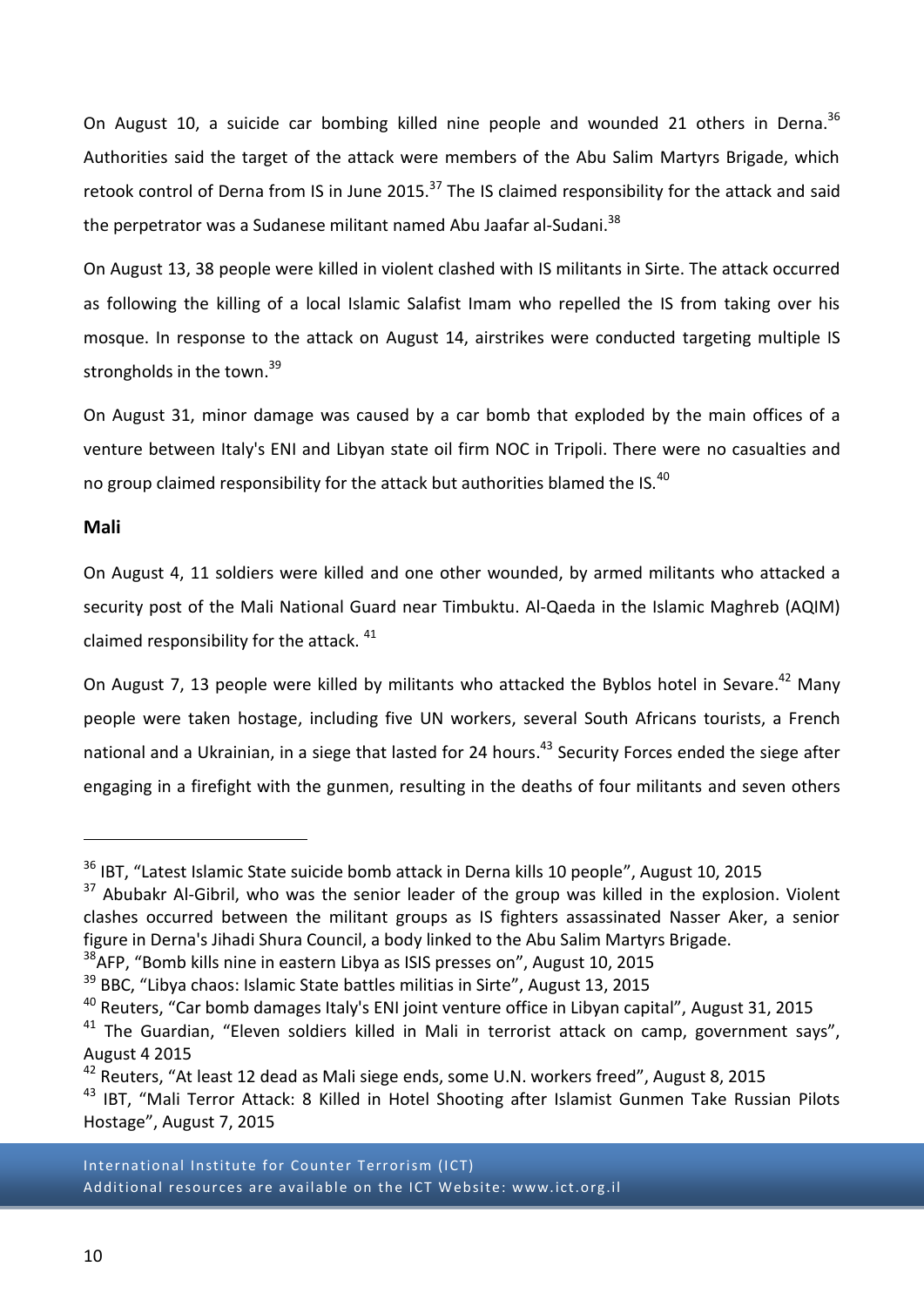were arrested.<sup>44</sup> Authorities also said four Malian soldiers were killed in the attack and eight other soldiers wounded.<sup>45</sup> On August 11, militants linked to Mokhtar Belmokhtar claimed responsibility for the attack.<sup>46</sup>

#### **Nigeria**

On August 11, a bomb exploded at the Sabon Gari agricultural market located in Maiduguri.<sup>47</sup> Authorities said approximately 50 people were killed and more than 50 others were injured, the majority were market traders.No group claimed responsibility for the attack but authorities blamed Boko Haram. 48

On August 27, 24 people were killed and eight others were injured with gun wounds, by suspected armed militants who targeted the village of Mafurnudi near Damboa town in Borno State. No group claimed responsibility but authorities blamed Boko Haram.<sup>49</sup>

On August 31, suspected Boko Haram gunmen, carried out several attacks, targeting civilians in Boreo state. The militants were heavily armed and arrived on horseback. In the first attack, 68 people were killed when they were indiscriminately shot by the militants. Some residents managed to escape the attack, by running into the surrounding bushland. In the second attack that targeted a nearby village, seven people were killed, as they were praying at the local mosque and five others were wounded. Five hours later, the Imam of the nearby village of Karnuwa, was killed together with several others, including two sons. No group claimed responsibility but authorities blamed Boko Haram for all the attacks.<sup>50</sup>

#### **Somalia**

 $\overline{a}$ 

- <sup>44</sup> Reuters, "Gunmen kill 10 in attack on village in Mali: army spokesman", August 9, 2015 <sup>45</sup> BBC, "Mali hotel siege: Several killed in Sevare, four UN workers saved", August 9, 2015
- $46$  ENCA, "UPDATE: Islamic militants claim responsibility for Mali hotel attack", August 11, 2015
- $47$  Premium Times, "At least 20 killed in Borno market bomb attack", August 11, 2015
- <sup>48</sup> Guardian, "Suspected Boko Haram bomb in Nigerian market kills about 50", August 12, 2015
- <sup>49</sup> http://www.starsgist.com/boko-haram-slaughters-28-in-fresh-attack-in-borno/ August 27, 2015
- <sup>50</sup> CNN, "Boko Haram gunmen on horseback kill 79 in trio of attacks, locals say", August 31, 2015

International Institute for Counter Terrorism (ICT) Additional resources are available on the ICT Website: www.ict.org.il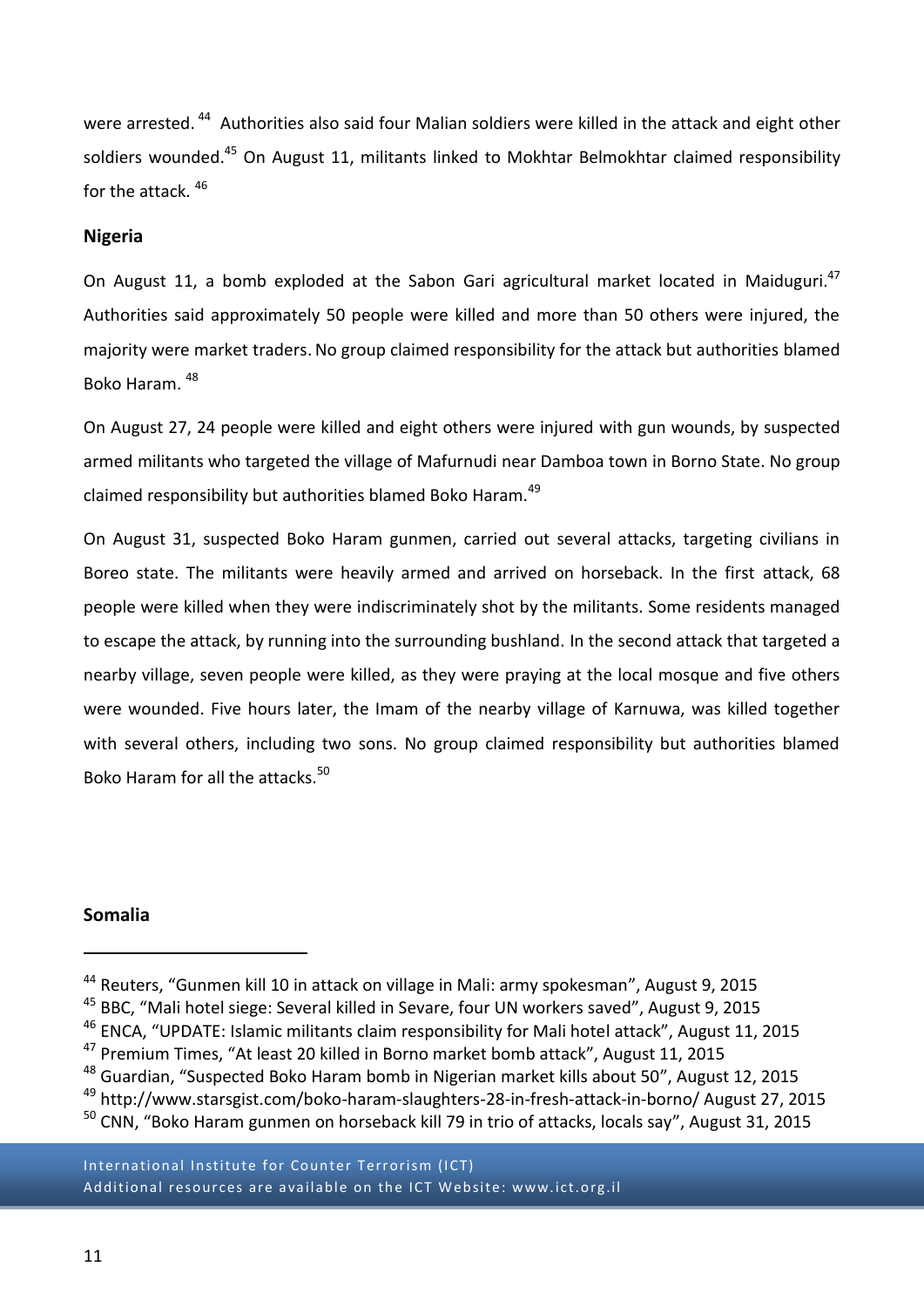On August 17, the military launched a counter-terrorist offensive against Al-Shabab Al-Mujihdeen militants in Ceel Hele and Ceel Goras. The military defused IEDs that were planted along the local roads. During the operation, authorities said that 18 militants were killed and six towns were captured from Al-Shabab Al-Mujihdeen militants.<sup>51</sup>

On August 22, a suicide car bomber killed more than 30 soldiers and injured 50 others in Kismayo, at a military base. Witnesses said the bomb exploded targeting recruits who were standing in line for training. Al-Shabab Al-Mujahedeen claimed responsibility for the attack but claimed more than 100 soldiers had been killed. $52$ 

On August 27, Al-Shabab Al-Mujahedeen gunmen ambushed a military convoy killing 11 soldiers, including a commander and wounding 16 other soldiers in the Gedo district, near the village Tulo-Barwao.<sup>53</sup> Authorities said 32 militants were killed during the incident.<sup>54</sup>

On August 30, several suspected Al-Shabab Al-Mujahedeen militants were arrested and charged with planning attacks in the town of Bardere.<sup>55</sup> Authorities conducted a large scale counter-terrorist operation after receiving an intelligence tip that militants were seeking refuge amongst civilians in the town. During the operation, authorities seized weapons and ammunition.<sup>56</sup>

#### **Tunisia**

On August 19, two armed militants on a motorcycle opened fire on a group of three police officers killing one, at a beach resort in Sousse<sup>57</sup> (the same location as the 26 June, 2015 IS attack that targeted tourists on the beachfront<sup>58</sup>). Authorities said the perpetrator was armed with a

<sup>51</sup> All Africa, "Somalia: 18 Al Shabab Militants Killed in Military Operation", August 17, 2015

<sup>&</sup>lt;sup>52</sup> IBT, "Al-Shabab Kills Numerous Soldiers In Latest Somalia Attack: Report", August 22, 2015

<sup>&</sup>lt;sup>53</sup> DW, "Dozens killed as al-Shabab militants ambush Somali government convoy" August 27, 2015

<sup>54</sup> Enca.com, "Dozens killed in al-Shabaab troop ambush", August 27, 2015

<sup>&</sup>lt;sup>55</sup> UPI, "Police arrest multiple suspected al-Shabab militants in southern Somalia" August 30, 2015  $56$  Ibid.

<sup>57</sup> BBC, "Tunisian police officer killed in beach resort of Sousse", August 19, 2015 <sup>58</sup>See ICT database report June 2015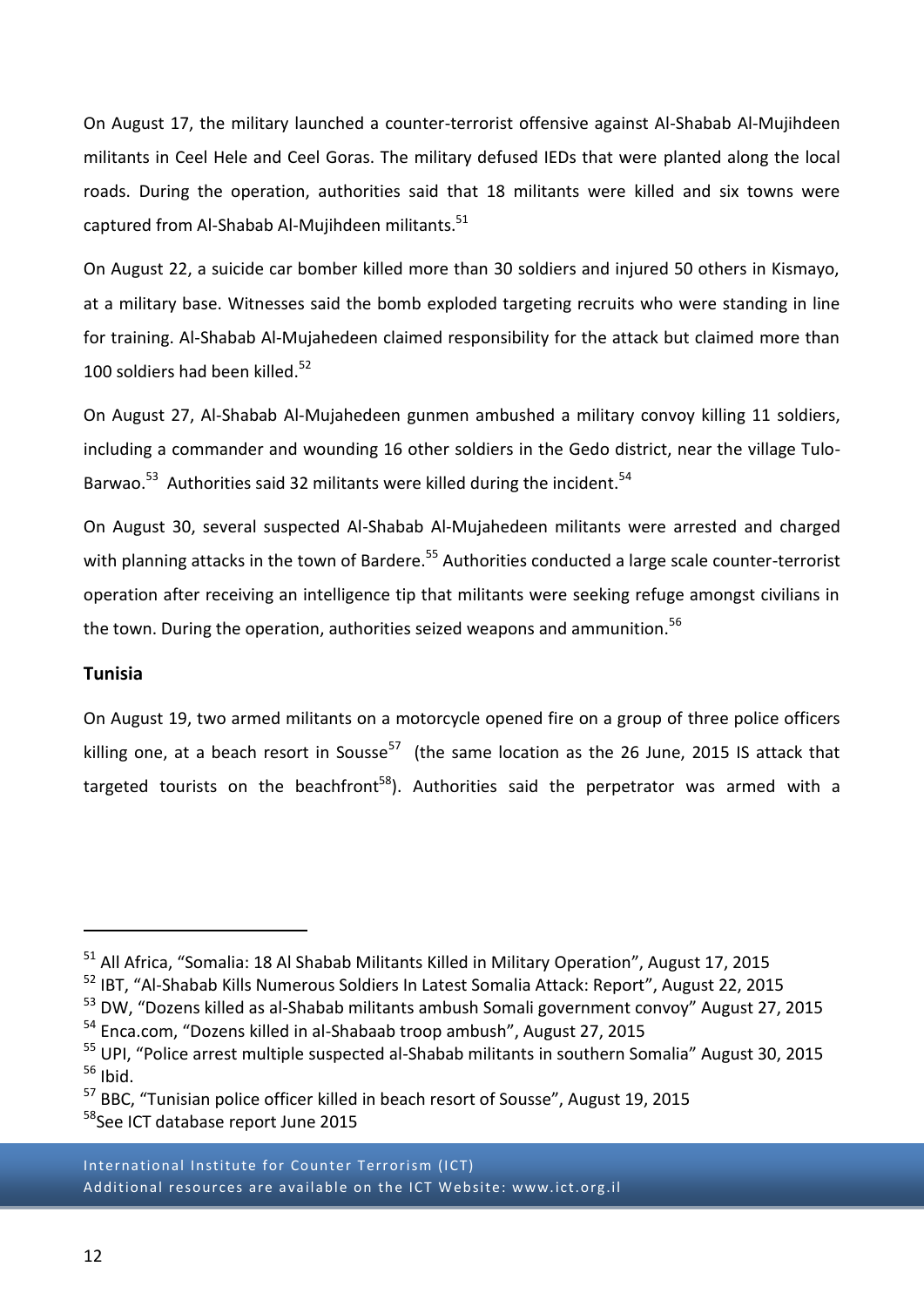Kalashnikov.<sup>59</sup> No group claimed responsibility for the incident and police launched a manhunt for the perpetrator.<sup>60</sup>

# **Middle East**

### **Bahrain**

On August 13, five people were arrested accused of perpetrating the July 28, 2015, Sitre bombing which killed two people and wounded six others outside a school.<sup>61</sup> Authorities also said they questioned five other suspects in connection with the attack and they suspect received terrorist training and financial support from the Iranian Revolutionary Guard and Hizballah. Authorities also said that the suspects' interrogation led security forces to seize ammunition, explosives and bomb making materials from the suspects' property.<sup>62</sup>

On August 28, an IED targeting security forces exploded near Karana, a predominantly Shi'ite village. One security officer was killed and four others were injured. Three civilian passersby were also wounded in the explosion.<sup>63</sup> No group claimed responsibility for the attack.<sup>64</sup>

# **Egypt**

l

On August 1, authorities said Selim Suleiman al-Haram, a senior leader of the IS in the Sinai Province was killed during a security raid by soldiers and a shootout at his home in Sheikh Zuweid town in northern Sinai.<sup>65</sup> The soldiers said that al-Haram, who refused to respond to their orders had attempted but failed to detonate an explosive belt before they shot him.<sup>66</sup> The soldiers sized a stash of weapons including two machine guns and ammunition. Authorities also said in a separate

<sup>&</sup>lt;sup>59</sup> IBT, "Tunisia: Gunmen on motorbikes shoot police officer dead", August 29, 2015

 $^{60}$  The Guardian, "Tunisian policeman shot dead near beach resort of Sousse" August 19, 2015

<sup>&</sup>lt;sup>61</sup> See July 2015 Database report

 $62$  AFP, "Bahrain arrests Iran-linked terror suspects", August 13, 2015

 $63$  AFP, "Bahraini security officer killed in bomb attack", August 28, 2015

<sup>&</sup>lt;sup>64</sup> Al-Jazeera, "Bahrain police officer killed in 'terrorist blast'", August 29, 2015

<sup>&</sup>lt;sup>65</sup> Reuters, "Egypt says militant leader killed in shootout: army statement", August 1, 2015

<sup>&</sup>lt;sup>66</sup> Haaretz, "Egypt: ISIS Offshoot Leader Killed in Shootout", August 2, 2015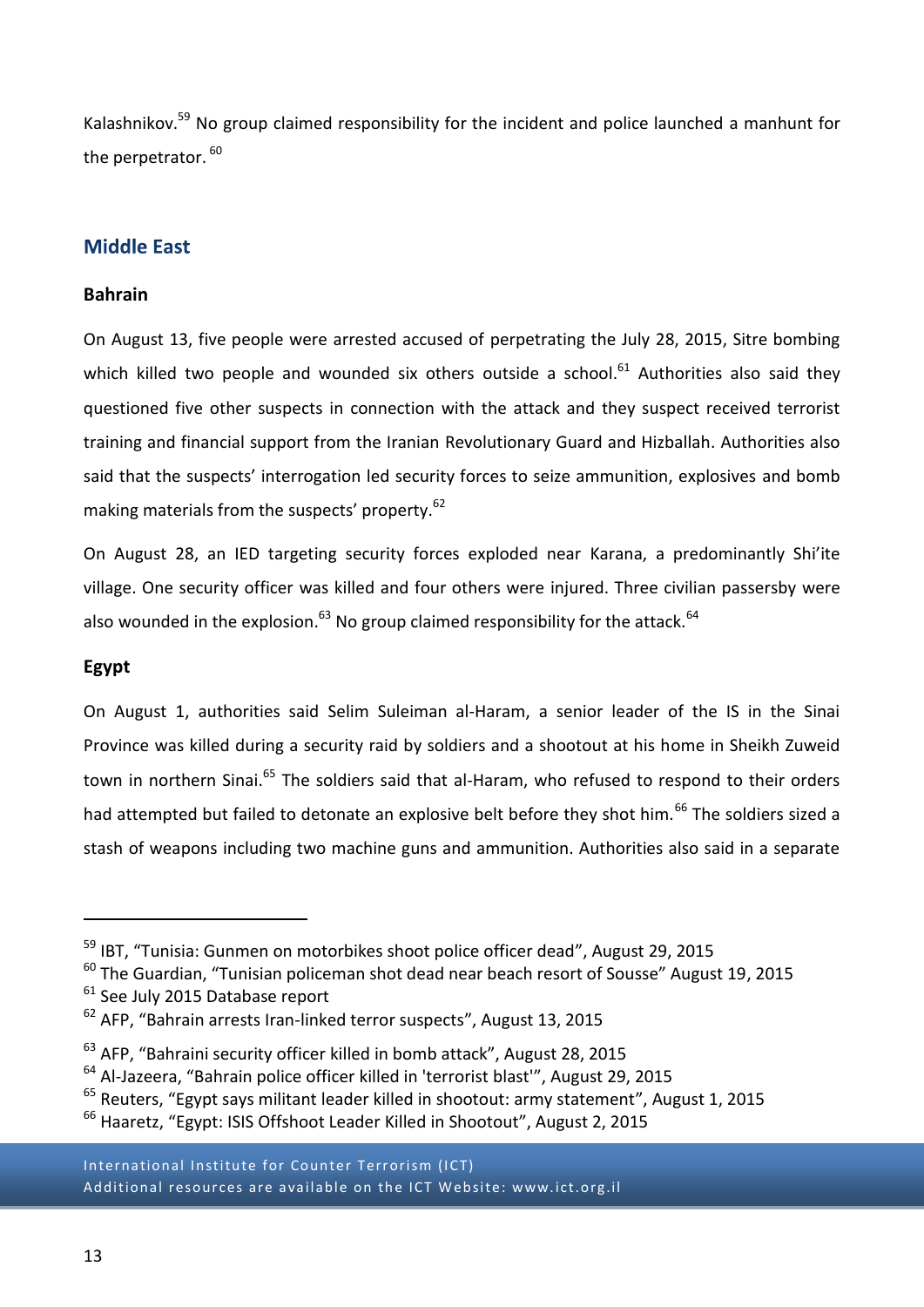incident in northern Sinai, several hours earlier 20 militants were killed and seven others were arrested. However, the militants' identities were not made public.<sup>67</sup>

On August 10, four people, including three policemen, were wounded when a car bomb exploded under a traffic patrol post near the main law court in Cairo. Authorities said a second bomb was discovered hidden in a bag near the site of the first bomb but it was safely defused by bomb disposal experts. Ajnad Misr (Soldiers of Egypt) militants claimed responsibility for the attack.<sup>68</sup>

On August 15, the IS claimed they had killed Tomislav Salopek, a Croatian citizen, who they took hostage in Cairo on July 22, 2015.<sup>69</sup> Authorities said Salopek was in Egypt as he worked for a French energy company.<sup>70</sup> The IS released a photograph on Twitter of Salopek who they claimed they had beheaded.<sup>71</sup>

On August 20, 30 people, including eight policemen were wounded<sup>72</sup> in a car bombing near the Egyptian National Security building and courthouse in northern Cairo.<sup>73</sup> The IS claimed responsibility for the attack on twitter and said it was retribution for the execution of six militants in May 2015.<sup>74</sup>

#### **Iraq**

 $\overline{a}$ 

During August 2015, according to the US ministry of Defense, there was "a total of 461 airstrikes against IS targets. The strikes destroyed in total: 242 tactical units; 417 fighting positions; 204 vehicles; 45 staging areas; 32 light machine guns; 50 bunkers; 140 buildings, 71 heavy machine guns; 32 mortar systems; 16 rocket rails; 29 weapons caches; one mortar cache; three mortar tubes; three homemade explosives factories; six tunnel system; one tunnel entrance; five artillery pieces; 16 VBIEDs; 20 IEDs, six anti-aircraft; two bridges; six recoilless rifles; four sniper positions;

<sup>67</sup> Cairo Post, "20 'takfiris,' senior Sinai Province leader killed", August 2, 2015

 $68$  Reuters, "Three cops wounded after blast in Egypt", August 10, 2015

<sup>&</sup>lt;sup>69</sup> BBC. "Tomislav Salopek: Croatia fears for Egypt hostage", August 13, 2015

 $70$  Independent, "Isis 'executes' Croatian hostage Tomislav Salopek in Egypt after demands deadline passed", August 12, 2015

 $^{71}$  Al-Jazeera, "ISIL's Egypt affiliate 'beheads Croatian hostage'", August 12, 2015

 $72$  Reuters, "Islamic State claims Cairo courthouse bombing which wounded 30", August 20, 2015

<sup>&</sup>lt;sup>73</sup> Washington Post, "Islamic State claims responsibility for massive car bombing in Cairo", August 20, 2015

<sup>&</sup>lt;sup>74</sup> CNN, "ISIS claims responsibility for Cairo car bomb that wounds 29", August 20, 2015 and see ICT database report May 2015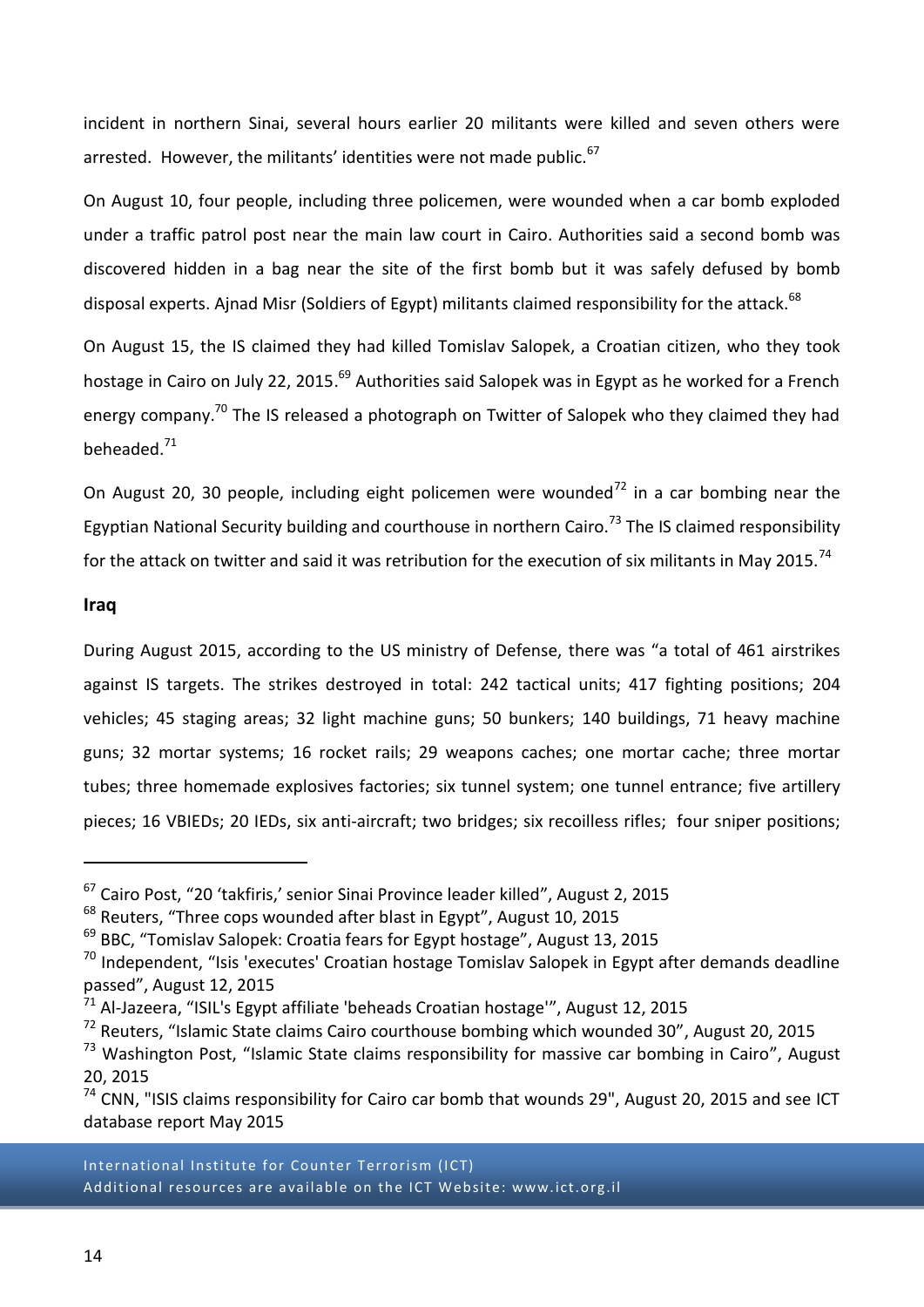one command and control center; two homemade explosive caches, two checkpoints; one drone; two observation posts; six rockets; and five airstrikes that damaged terrain denying tactical advantage." The airstrikes were carried out as part of "Operation inherent Resolve"- a counterterrorist offensive to counter the IS in Iraq and Syria. <sup>75</sup>

Some of the significant air strikes included, amongst others:

- On August 3, 21 airstrikes were conducted throughout Iraq targeting IS tactical units, buildings, vehicles, weapons checkpoints, fighting positions and more. The strikes were carried out in and around Huwayjah, Fallujah, Haditha, Makhmur, Mosul, Ramadi, Sinjar and Tal Afar.<sup>76</sup>
- On August 8, several US-led coalition strikes targeted and destroyed IS positions near Erbil. Authorities said that drones destroyed seven IS vehicles, a mortar position, a vehicle with a mobile artillery shell.<sup>77</sup> Additionally, US led coalition strikes conducted 10 airstrikes targeting IS positions in and around Baghdadi, Beiji, Fallujah, Habbaniyah, Haditha, Mosul, Ramadi, and Sinjar. The targets destroyed included amongst others: weapons and heavy machinery, two IS tactical units, there three vehicles, nine fighting positions and IS staging areas.<sup>78</sup>
- On August 18, a US-led coalition drone strike near Mosul, Iraq, killed Haji Mutazz, IS secondin-command who was the IS operations leader in Iraq and the IS operational planner.<sup>79</sup> US authorities said Mutazz was directly responsible for transferring weapons, vehicles and militants within Iraq and Syria.<sup>80</sup>
- On 25 August, US-led coalition airstrikes conducted 31 airstrikes in Iraq. Amongst the targets destroyed were weapons, buildings, mortar systems, vehicles, tactical units and fighting positions. In Tuz, 12 airstrikes were conducted destroying 57 fighting positions, hit six

<sup>75</sup> http://www.defense.gov/News/Special-Reports/0814\_Inherent-Resolve

 $76$  Ibid.

<sup>&</sup>lt;sup>77</sup> NYTimes, "U.S. Jets and Drones Attack Militants in Iraq, Hoping to Stop Advance", August 8, 2015 <sup>78</sup>http://www.centcom.mil/en/news/articles/aug-9-military-airstrikes-continue-against-isilterrorists-in-syria-and-ira

 $79$  RT, "ISIS' no. 2 killed in US military air strike on August 18 – White House", August 22, 2015

<sup>&</sup>lt;sup>80</sup> ABC news, " Islamic State second-in-command, Hajji Mutazz, killed in air strike, White House confirms", August 22, 2015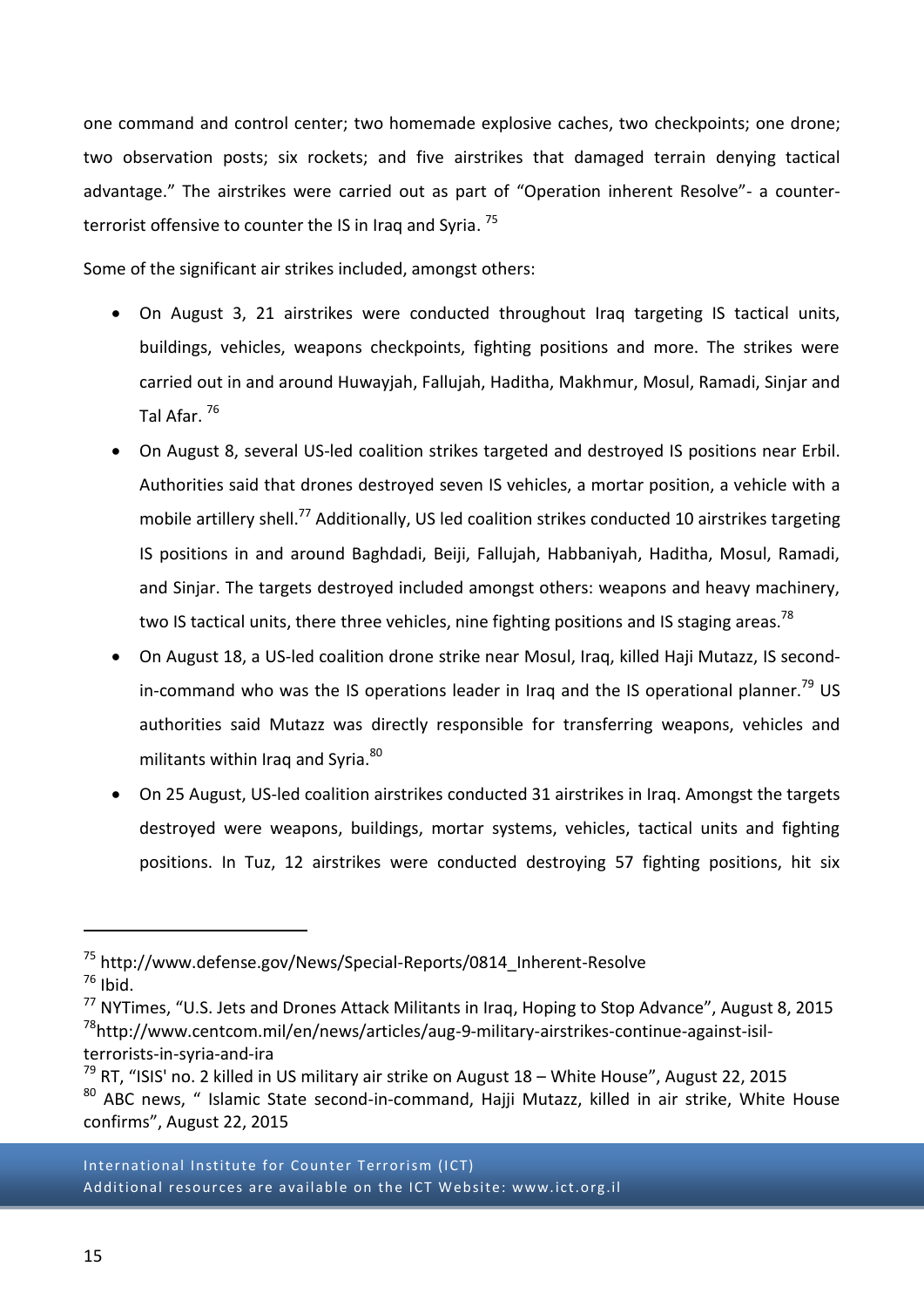staging areas and destroyed IS three vehicles. Additional air strikes took place near and around Baghdadi, Beiji, Fallujah, Kisik, Mosul, Sinjar, Tal Afar, and Sultan Abdallah. <sup>81</sup>

Other significant incidents in Iraq during August 2015 included:

On August 10, a car bomb exploded at an outdoor market in Baquba. It was reported that 51 people were killed and at least 80 were injured.<sup>82</sup> Separately, seven people were killed and 25 others were injured at a checkpoint manned by the army and Hashid Shaabi Shite volunteers who are fighting against the IS. The IS claimed responsibility for both incidents.<sup>83</sup>

On August 13, a truck bomb exploded in the Jameela food market of Baghdad killing at least 67 people and wounding 152 others.<sup>84</sup> The IS claimed responsibility for the attack.<sup>85</sup> Authorities said the bomb hidden in a refrigerator truck parked inside the market. <sup>86</sup>

On August 15, a car bomb exploded in a car dealership killing at least 24 people and injuring 35 others in the Sadr City neighborhood of Baghdad.<sup>87</sup> Two other bombings also occurred later in the day: one in Taji and another in Madean. In Taji, two people were killed and seven others were wounded by a car bomb. In Madean seven people were kill1ed when a bomb planted on a commercial area detonated. The IS claimed responsibility for the Madean and the Taji attacks but not for the dealership car bomb.<sup>88</sup>

On August 16, 15 Iraqi soldiers were killed and least 15 others were injured in a suicide attack against government checkpoints in Fallujah.<sup>89</sup> Authorities said the militants purposefully drove

l

<sup>&</sup>lt;sup>81</sup>http://www.defense.gov/News-Article-View/Article/614813/airstrikes-continue-against-isilterrorists-in-syria-iraq

 $82$  Reuters, "Islamic State claims Iraq car bombs that kill nearly 60", August 10, 2015

 $83$  Reuters, "Islamic State claims Iraq car bombs that kill nearly 60", August 10, 2015

 $84$  AP, "Baghdad truck bombing kills 62; Islamic State claims responsibility", August 13, 2015

 $85$  Merced Sun-Star, "Truck Bomb at Baghdad market kills 67; Islamic State claims blast", August 13, 2015

 $86$  The Independent, "Baghdad truck bomb: More than 60 dead after explosion in busy Iraqi marketplace", August 13, 2015

 $87$  RTE News, "Bombings across Baghdad kill 24", August 15, 2015

<sup>&</sup>lt;sup>88</sup> BBC, "Iraqi capital sees fresh round of deadly bombings", August 15, 2015

 $89$  Al Jazeera, "Deadly ISIL attacks in Iraq's Fallujah and Baiji", August 16, 2015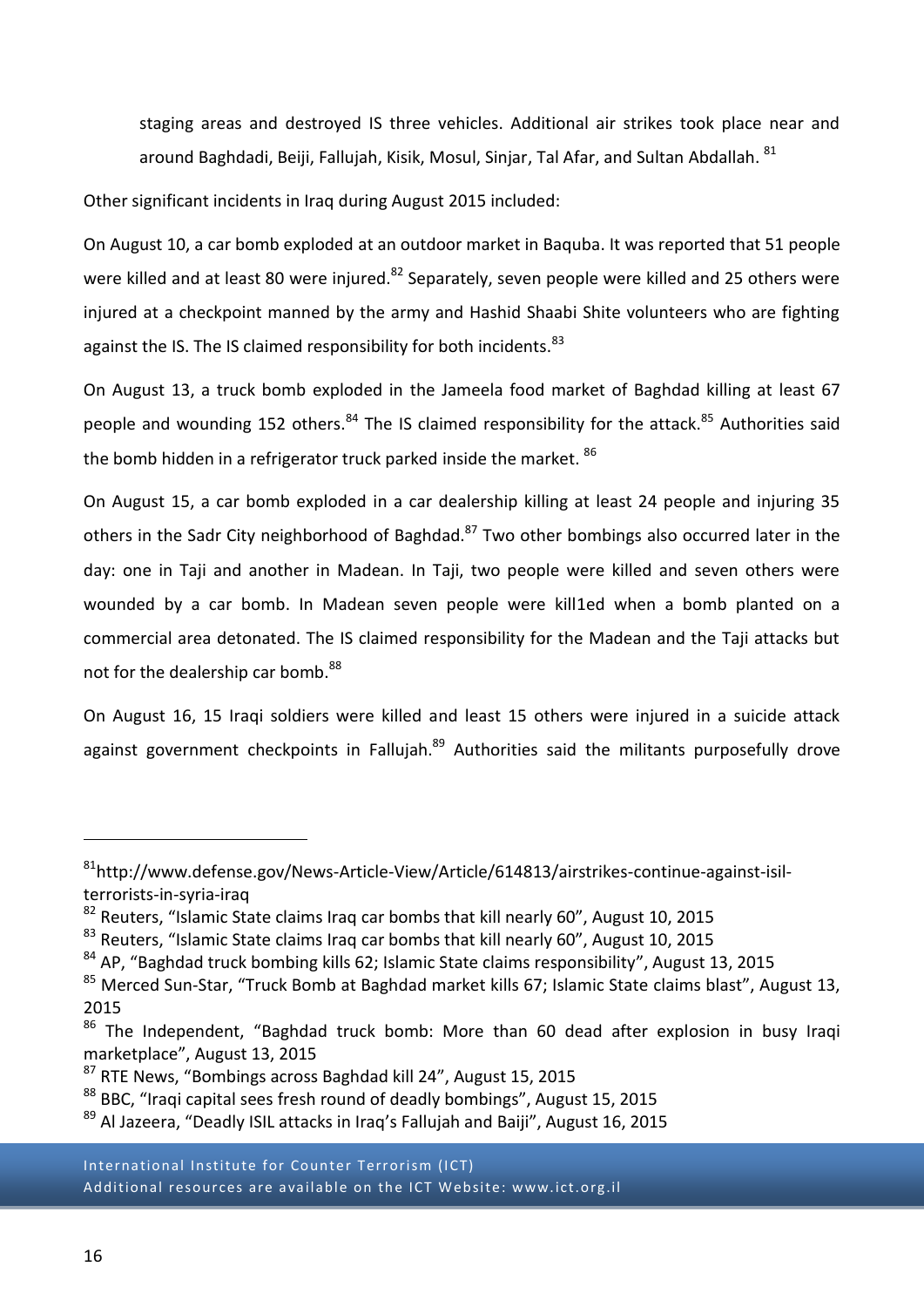military bomb-wired vehicles towards the checkpoint detonating the trucks. The IS claimed responsibility for the attack.<sup>90</sup>

#### **Israel and the West Bank**

During August 2015, according to the Israel Security Service (Shin Bet) there were more than 50 attacks carried out by Palestinian militants against Israeli security forces and citizens. Some of the significant incidents included:

- On August 3, an Israeli car travelling in East Jerusalem was hit by a Molotov cocktail, seriously injuring an Israeli woman, 27 and two other Israeli civilians were lightly wounded. Authorities said the woman and her husband managed to exit the car, which then proceeded to roll down a hill injuring the second victim. A third victim, was burned when he attempted to extinguish the car that had set alight. No group claimed responsibility for the attack.<sup>91</sup> On August 23, nine East Jerusalem residents were arrested in connection with the attack. 92
- On August 6, a Palestinian carried out a vehicular attack targeting IDF soldiers at a hitchhiking post near Shiloh in the West Bank. Three soldiers were wounded and two of them were in serious condition.<sup>93</sup> The perpetrator of the attack was fatally shot.<sup>94</sup> Authorities said the attack was not planned but rather the attacker noticed the soldiers as he was driving north. He changed direction and charged his vehicle into them. Authorities said the attack may have been motivated as a revenge attack for the Duma attack, where a Palestinian family were killed in a fire bombing in July 2015. This attack occurred not far from Duma.<sup>95</sup> Although there was no direct claim of responsibility for the attack, both Hamas and Islamic Jihad praised the actions of the Palestinian individual. Additionally, on

 $90$  AFP, " ISIS says American suicide bomber carried out Iraq attack", August 19, 2015

 $91$  Times of Israel, "Three hurt in Jerusalem firebombing attack", August 3, 2015

 $92$  Haaretz. 'Nine Jerusalem Residents Arrested for Firebomb Attack'. August 23, 2015

 $93$  Times of Israel, "3 soldiers hurt in car-ramming attack in West Bank", August 6, 2015

<sup>&</sup>lt;sup>94</sup> MFA, "Car attack in West Bank injures three", August 6, 2015

<sup>&</sup>lt;sup>95</sup> Ynet, "Three IDF soldiers wounded in vehicular attack", August 9, 2015 Also for information on the Duma attack, See July ICT Database report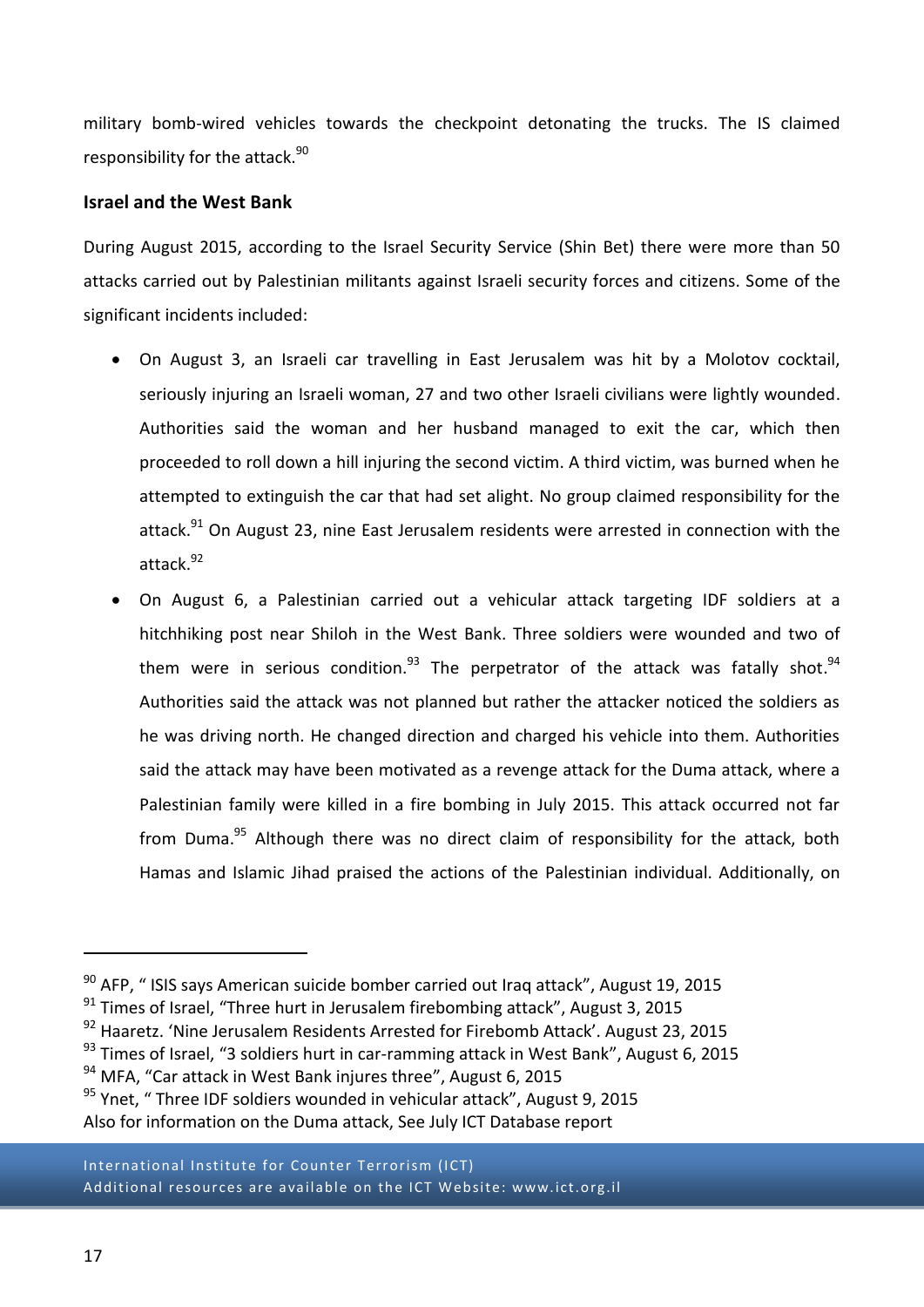August 6, a suspected Palestinian attacker who was not identified, threw a Molotov cocktail at an Israeli vehicle in east Jerusalem, injuring two people.<sup>96</sup>

- On August 9, an Israeli civilian, 26, was stabbed in his upper body and moderately injured by a Palestinian militant, at a gas station close to Ofer Junction on Highway 443, which connects Tel-Aviv to Jerusalem.<sup>97</sup> The attacker was shot and wounded by IDF soldiers at the scene.<sup>98</sup> The attacker was later identified as Nasim Yusef Gomhur, a resident of the West Bank. Authorities believe he approached the garage via Beit Horon settlement, located nearby.<sup>99</sup> Additionally, in a separate attack, a teenage male Palestinian, 16, who was later identified as Rafik Kamal al-Taj, targeted security forces who were doing a routine security check at the Beita Junction in the West Bank. One border police officer was stabbed in the neck and moderately wounded. The attacker was shot by the officers and later succumbed to his wounds.<sup>100</sup>
- On August 17, a Palestinian man identified as Muhammad Bassam Abu-Amsha el Atrache, 25, stabbed a Border police officer in Tapuah junction in the West Bank.<sup>101</sup> The suspect claimed that he was unwell and approached the soldiers for water. He was ordered to stop but he continued to approach and stabbed one of the officers, lightly wounding him. The officers shot the suspect and he later succumbed to his wounds.<sup>102</sup>
- On August 26, a male Palestinian attacker stabbed and injured an Israeli Border Police officer outside the Damascus Gate in Jerusalem. Border police officers, who were at the scene, arrested the attacker. No group claimed responsibility for the attack.<sup>103</sup>

Other significant incidents included:

 $96$  Jpost, "Palestinian strikes three IDF soldiers with vehicle in West Bank terror attack", August 6, 2015

 $97$  JPost, 'Stabbing attack on highway 443, terrorist shot', August 9, 2015

<sup>98</sup> AP, "Israel arrests Swedish citizen charged with spying for Lebanese Hezbollah", August 9, 2015 <sup>99</sup> Haaretz, "IDF Soldier Lightly Wounded in Stabbing Attack in West Bank", August 15, 2015

<sup>&</sup>lt;sup>100</sup> Times of Israel, "In second attack Saturday, Israeli policeman stabbed in West Bank", August, 2015

<sup>&</sup>lt;sup>101</sup> Times of Israel, "Border police officer stabbed in West Bank, attacker killed", August 17, 2015

<sup>&</sup>lt;sup>102</sup> The Jerusalem Post, "Terrorist killed in attempted stabbing attack against Border Police officer", August 17, 2015

<sup>&</sup>lt;sup>103</sup> The Times of Israel, "Policeman stabbed outside Jerusalem's Old City", August 26, 2015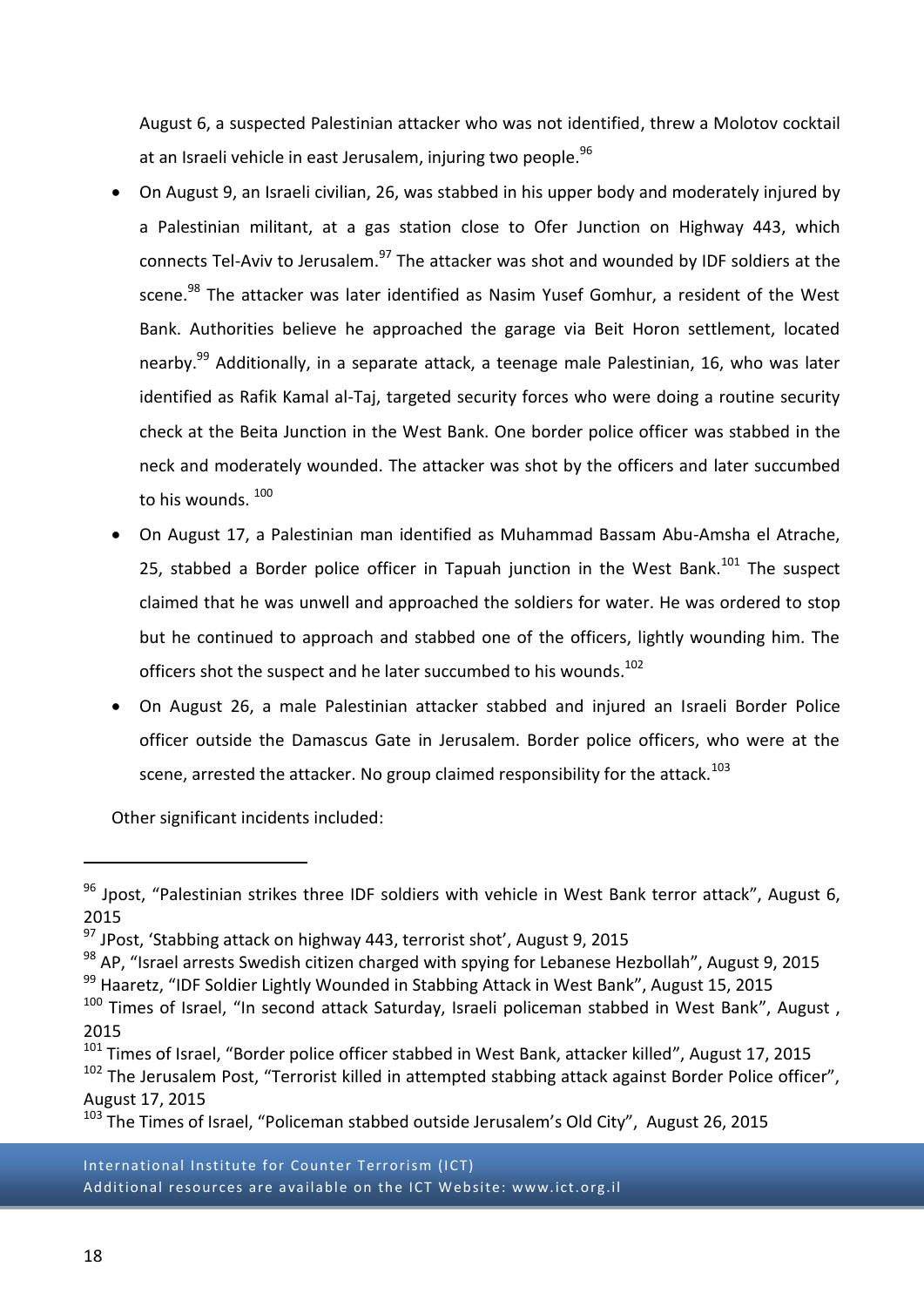On August 4, Meir Ettinger and Eviatar Slonim, two suspected members of the Hilltop youth, were issued a six-month administrative arrest order by Israeli Defense Minister Moshe Ya'alon, which enables a person's arrest without being told what he is suspected of or what evidence there is against him.<sup>104</sup> Following this on August 9, nine people were arrested by Israeli authorities during a counter-terrorist operation targeting suspected Jewish militants. Two of the suspects were arrested at the Adei Ad outpost in the northern West Bank and seven others were arrested in Baladim in the northern West Bank near the Kochav Hashachar settlement.<sup>105</sup> Authorities said the arrests were carried out in connection to investigations regarding the Duma attacks in July 2015 that killed almost an entire Palestinian family.<sup>106</sup>

On August 9, in an unrelated incident, Israeli security Agency (Shin Bet) announced that in July 2015, Hassan Khalil Hizran, 54, was indicted with spying on behalf of Hizballah. He was arrested at Ben Gurion Airport. During interrogation, Hizran, who is a Swedish national, allegedly confessed to gathering intelligence about the IDF, including information about the location of military bases and the amount of ammunition including tanks and weapons. He was also ordered to gather intelligence about the security operations at Ben Gurion Airport. According to the Shin Bet, in 2009 Hizran was recruited by Hizballah. In 2011 and 2013, he allegedly travelled to Lebanon with his family, to meet his handler, where he received instructions to carry out missions on behalf of Hizballah and recruit Israeli citizens. He claimed to have been paid \$3100 for work.<sup>107</sup>

On August 20, four mortars landed in the Golan Heights, fired allegedly from Syria. There was no claim of responsibility but the IDF blamed Islamic Jihad militants. In response the IDF launched air strikes on Syrian positions.<sup>108</sup> On August 21, an early morning IAF strike targeted a

 $104$  Ynet, "Shin Bet arrests Kahane's grandson, online incitement continues", August 4, 2015 <sup>105</sup> Haaretz, "Nine Arrested in Crackdown on Suspected Jewish Terrorists", August 9, 2015 <sup>106</sup> See July Database report.

<sup>107</sup> Haaretz, "Israel Indicts Swedish National Suspected of Working for Hezbollah", August 9, 2015 <sup>108</sup> Times of Israel, "IDF strikes cell in Syria that shot Thursday's rockets into Israel; six said killed'", August 21, 2015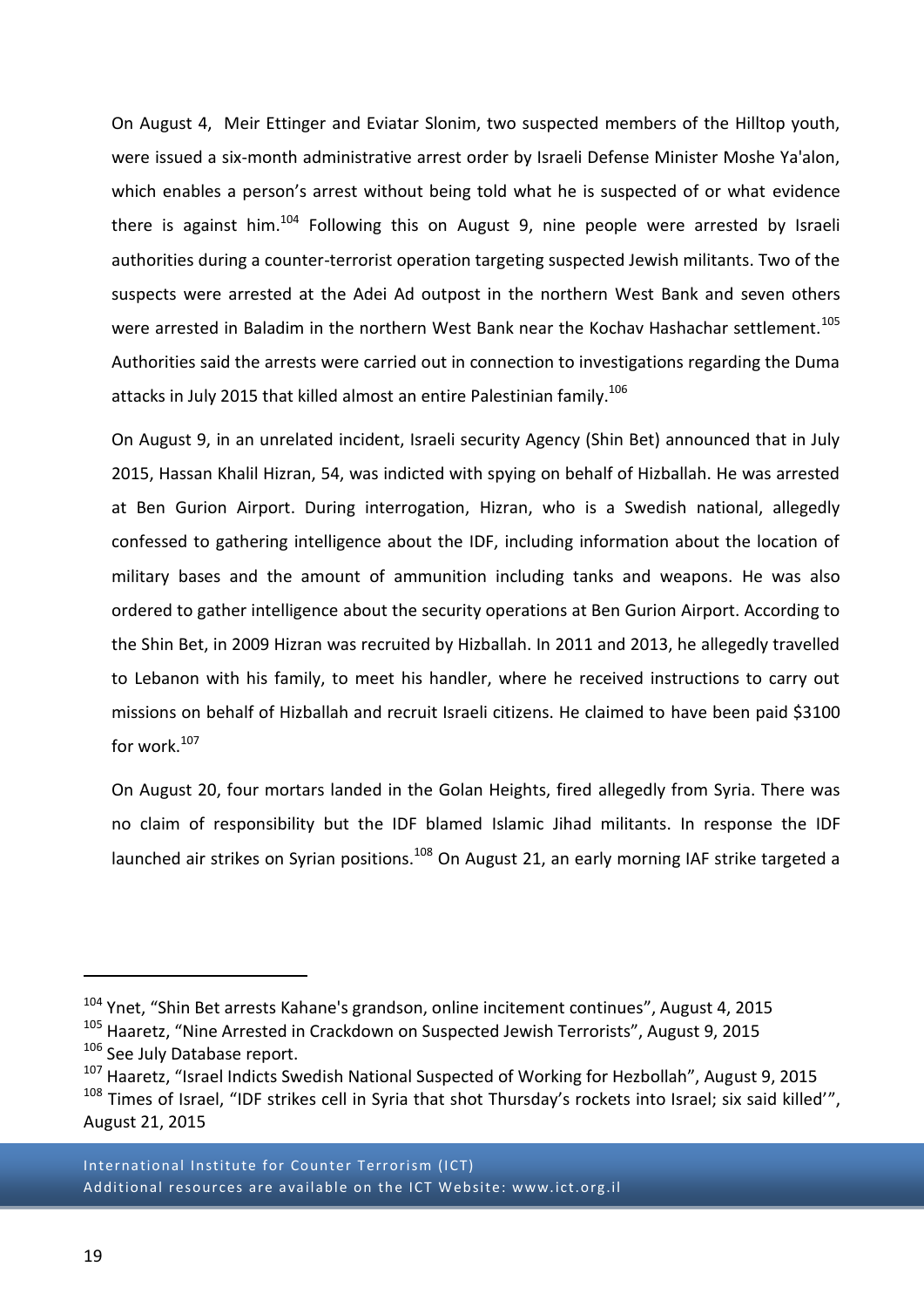vehicle belong to Islamic Jihad militants who the IDF say was responsible for the rocket fire the previous day. Six militants were killed.<sup>109</sup>

On August 25, Israeli authorities announced they foiled attack by Islamic Jihad militants to attack Joseph's tomb in Nablus in the West Bank. Authorities arrested four Islamic Jihad militants who during interrogation admitted the plot.<sup>110</sup> Israeli authorities identified the militants as: Nisim Muhamad Ramdan Rashid Damiri, who was allegedly going to carry out the attack supported by Muhamad Mufak Rafik Damiri, Yasir Gaudet Abed Zaruri, and Aduen Padel Hassan Nazel. Authorities believe an Islamic Jihad operative named Rafat Mohamed Darwish, directed the attack from the Gaza strip and provided the operational capabilities to the West Bank cell, including funding and weapons.<sup>111</sup> Israeli authorities believe the suspects were planning to detonate explosive devices targeting worshippers visiting the tomb.  $^{112}$ 

#### **Kuwait**

On August 13, authorities in Kuwait arrested three suspected Hizballah militants and uncovered a massive cache of weapons in Abdali and two undisclosed locations.<sup>113</sup> According to authorities the cache comprised: "144 Kilograms of TNT explosives; 19 tons of ammunition; more than 200 RPGs and hand grenades; 68 guns, and detonators". Authorities claimed the weapons originated in Iraq.<sup>114</sup> The suspects admitted being part of a Hizballah network recruited to smuggle weapons and scout information about commercial shipping activities in Kuwait. Three other suspects were also allegedly involved and a manhunt was launched to arrest them.<sup>115</sup>

#### **Lebanon**

 $109$  Ynet, "IAF strikes in Syria, kills rocket launchers", August 21, 2015

<sup>110</sup> Ynet News, "Shin Bet arrests terror cell that targeted Joseph's Tomb", August 25, 2015

<sup>&</sup>lt;sup>111</sup> I24 News, "Islamic Jihad arrests for plot to attack Jewish worshipers at Joseph's Tomb", August 25, 2015

 $112$  Newsweek, "Israel foils Terror Attack on Joseph's Tomb", August 25, 2015

<sup>&</sup>lt;sup>113</sup> AFP, "Kuwait breaks up 'terror' cell: Ministry", August 13, 2015

<sup>114</sup> Al-Jazeera, "Kuwait uncovers 'terror' cell's giant arms cache", August 17, 2015

<sup>&</sup>lt;sup>115</sup> Times of Israel, "Kuwait busts terror cell with reported Hezbollah, Iran ties", August 17, 2015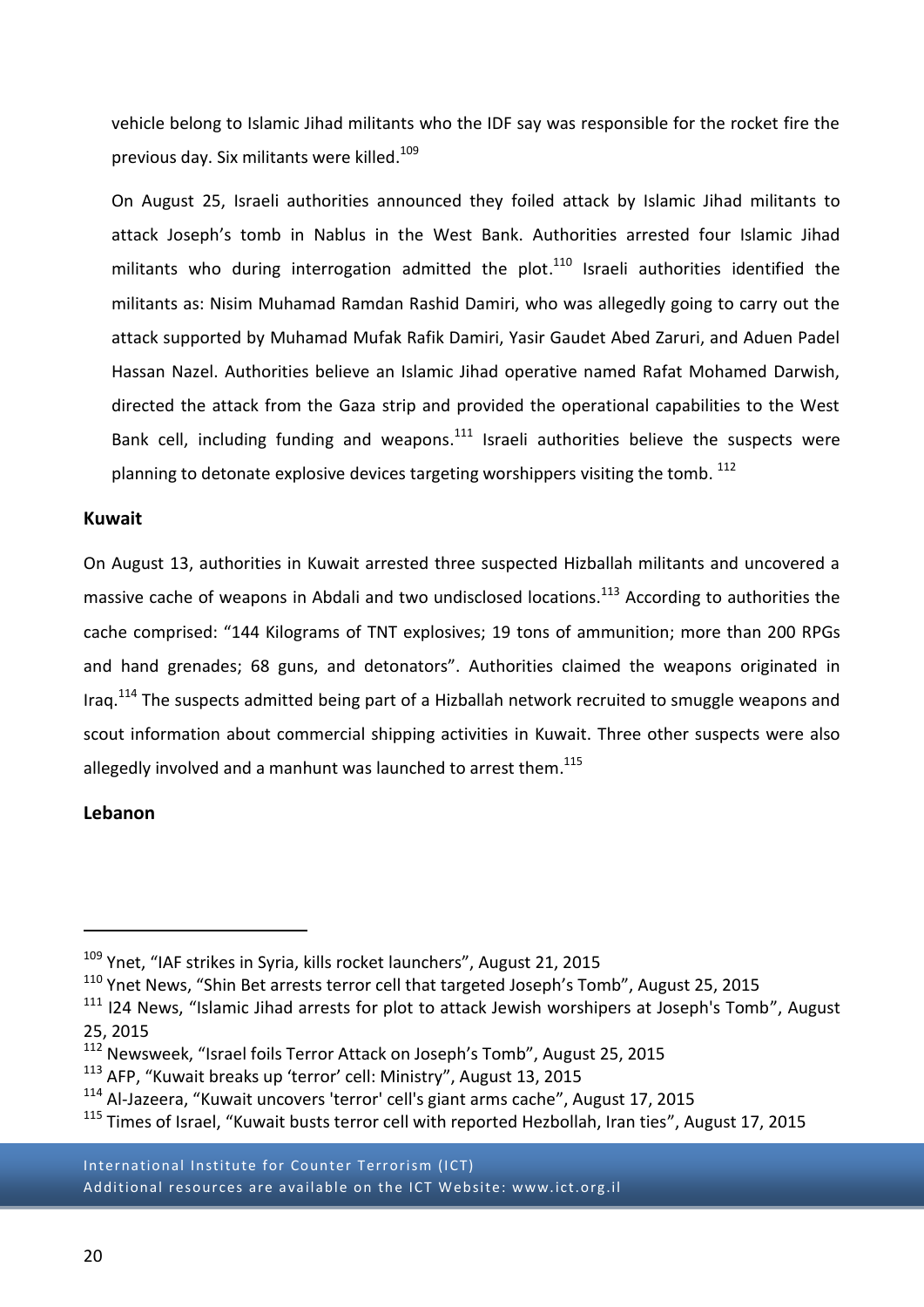On August 15, Ahmad al-Assir, a Lebanese fugitive cleric was arrested at Beirut international airport. He was charged with terror-related crimes by Lebanese authorities. <sup>116</sup> Since 2013, al-Assir had evaded arrest following an incident on June 24 2013, in which one of his followers was in possession of an unauthorized weapons at a military checkpoint near Sidon. <sup>117</sup> Clashes erupted between the military and al-Assir, and his followers when they opened fire on a military checkpoint near Sidon. Authorities also seized weapons including rocket launchers in al-Assir's possession. Authorities said he was attempting to escape from Lebanon to Egypt and had disguised his appearance in order to avoid arrest. $118$ 

On August 26, Ahmad Ibrahim al-Mughassil, 48, was arrested in Beirut as a result of a join counterterrorist operation between Saudi intelligence and Lebanese security. Al-Mughassil was wanted by the US Federal Bureau of Investigation, for his role in the 1996 attack of the Khobar Towers in Saudi Arabia.<sup>119</sup> The attack killed 19 Americans, and wounded 372 other people. The towers were used as the lodging for the US Air Force personnel during the Gulf war.<sup>120</sup> He was extradited to Saudi Arabia for integration.<sup>121</sup>

#### **Saudi Arabia**

On August 6, 15 people were killed and three others injured when a suicide bomber detonated an explosive vest inside a Saudi mosque in Abha.<sup>122</sup> The victims were mainly members of the security forces, who were praying in the mosque at the time of the attack.<sup>123</sup> The IS claimed responsibility for the attack. <sup>124</sup>

- <sup>120</sup> AFP, "Suspect arrested in 1996 Saudi bombing that killed 19 US airmen", August 26, 2015
- $121$  AP, "Saudi arrested in 1996 bombing that killed 19 Americans", August 26, 2015
- <sup>122</sup> The Guardian. "Islamic State claims suicide bombing at Saudi Arabian mosque", August 6, 2015
- <sup>123</sup> Reuters, "Suicide bomber kills 15 in Saudi security site mosque", August 6, 2015

<sup>116</sup> Al Arabiya, "Lebanon charges radical Islamist with 'terrorism'", August 26, 2015

 $117$  BBC, "Lebanon arrests wanted militant cleric Ahmad al-Assir", August 15, 2015

 $118$  ABC, "Lebanon arrests fugitive cleric Ahmad al-Assir who was trying to flee the country: security sources", August 15, 2015

<sup>&</sup>lt;sup>119</sup> The attack was carried out by militants that parked a fuel tanker truck next to the building, and then it was remotely detonated.

 $124$  BBC, "Islamic State group claims Saudi mosque suicide blast", August 6, 2015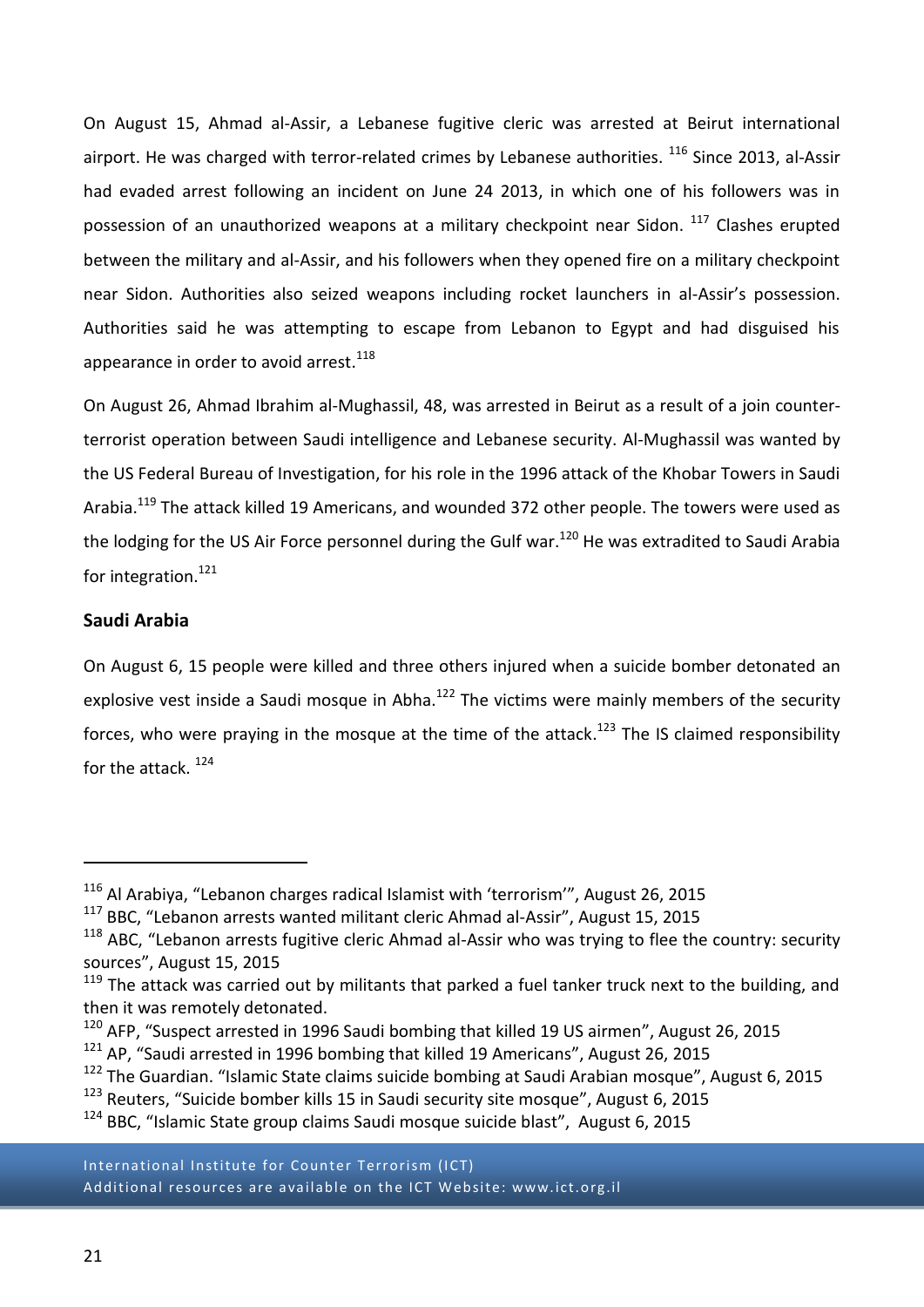On August 20, two Chadian citizens identified as Isa Barkaj and Isaac Shakila were executed in Mecca by public beheading.<sup>125</sup> They were charged and convicted of membership of a Saudi Al-Qaeda linked cell, the killing Laurent Barbot, a French citizen in Jeddah on September 24, 2004, and plotting to assassinate Saudi officials and opening fire on a vehicle belonging to a foreign diplomat.<sup>126</sup>

#### **Syria**

According to the US Department of Defense, during August 2015, there was a total of "204 airstrikes against IS targets which destroyed: 137 tactical units; 149 fighting positions; 87 vehicles; 24 buildings; six staging areas, four heavy machine guns; six mortar systems; two tunnel systems, 40 bunkers; one artillery piece; one VBIED; three anti-aircraft; two bridges; four rifles; one command and control center; one weapon cache; three checkpoints and one rocket." The airstrikes were carried out as part of "Operation inherent Resolve"- a counter-terrorist offensive to counter the IS in Iraq and Syria. 127

Some of the significant airstrikes included:

- On August 2, coalition forces conducted eight airstrikes against IS targets in and around Al Hasakah, Ar Raqqah, and Kobani. Amongst the targets hit and destroyed were: six tactical units, three fighting positions, two vehicles, two mortar systems, four bunkers, an IS resupply vehicle and an excavator.<sup>128</sup>
- On August 5, 11 airstrikes were conducted by coalition military forces in and around Al Hasakah, where seven airstrikes destroyed five IS tactical units and destroyed 11 IS fighting positons, three IS motorcycles and two IS bunkers. Two airstrikes were conducted in the vicinity of Aleppo which destroyed three IS fighting positons, two tactical units and an IS building. Additionally, one airstrike was conducted near Ar Raqqah, which destroyed a

l

<sup>125</sup> AFP, "Saudi Arabia executes two Chadian terrorists", August 20, 2015

<sup>&</sup>lt;sup>126</sup> Voice of America, "Saudi Arabia executes 2 Chadians for Al-Qaida killings", August 20, 2015 <sup>127</sup> http://www.defense.gov/News/Special-Reports/0814\_Inherent-Resolve  $128$  Ibid.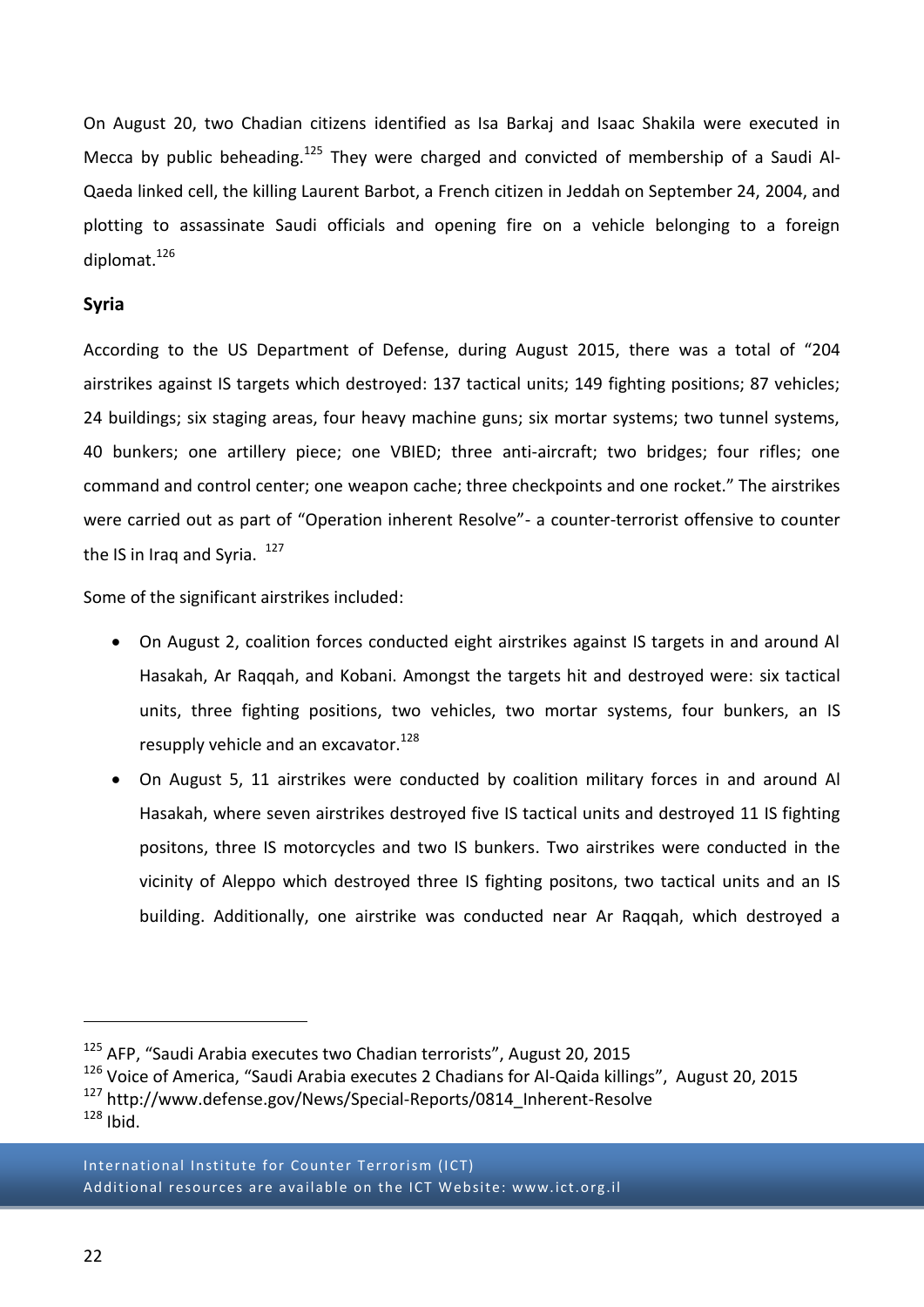tactical unit, four IS buildings and a checkpoint and finally in and around Kobani, one airstrike hit an IS tactical unit and destroyed an IS fighting position.<sup>129</sup>

- On August 9, coalition military forces conducted eight airstrikes in the vicinity of Al Hasakah, Ar Raqqah and close to Tal Abyad. IS targets that were destroyed included eight IS tactical units, four fighting positions, three bunkers, two structures, a vehicle, an excavator and a truck.<sup>130</sup>
- On August 12, US-led coalition military forces conducted 12 airstrikes near Abu Kamal, where two airstrikes destroyed an IS front end loader and an IS bridge; close to Al Hasakah, where five airstrikes struck one large and two small ISIL tactical units and destroyed eight IS fighting positions and an IS vehicle; near Aleppo, three airstrikes struck an IS staging facility and destroyed four IS fighting positions, two IS trench lines and an IS bunker and near Kobani, where two airstrikes struck two IS tactical units and destroyed seven IS fighting positions and an IS motorcycle.<sup>131</sup>
- On August 21, an airstrike killed three militants including British jihadist Ruhul Amin, 26, in Raqqa.<sup>132</sup> British authorities said the strike was carried out by a remotely piloted aircraft and targeted the militants as they were travelling in a vehicle.<sup>133</sup>
- On August 22, US-led coalition military forces conducted nine airstrikes targeting IS militants in and around Al Hasakah, Al Hawl, Ar Raqqah, Ayn Isa, and Washiyah. IS targets that were hit and destroyed included two tactical units, three excavators, three structures, an armored truck and four IS bunkers.<sup>134</sup>
- On August 24, Junaid Hussain, (alias Abu Hussain al-Britani) 21 from Birmingham, UK, was killed in a drone strike in Ragga. $135$  He was a central IS figure responsible for IS recruitment via social media and he was also accused of hacking names and personal information of military personnel by hacking into military networks. He was previously convicted in the UK

 $129$  Ibid.

 $130$  Ibid.

 $131$  Ibid.

<sup>&</sup>lt;sup>132</sup> The Economist, "Britain's jihadi kill list", September12, 2015

<sup>&</sup>lt;sup>133</sup> BBC, "Islamic State conflict: Two Britons killed in RAF Syria strike", September 12, 2015

<sup>134</sup> http://www.defense.gov/News/Special-Reports/0814\_Inherent-Resolve

<sup>&</sup>lt;sup>135</sup> Fox News, "US drone strike in Syria reportedly kills top ISIS online recruiter", August 28, 2015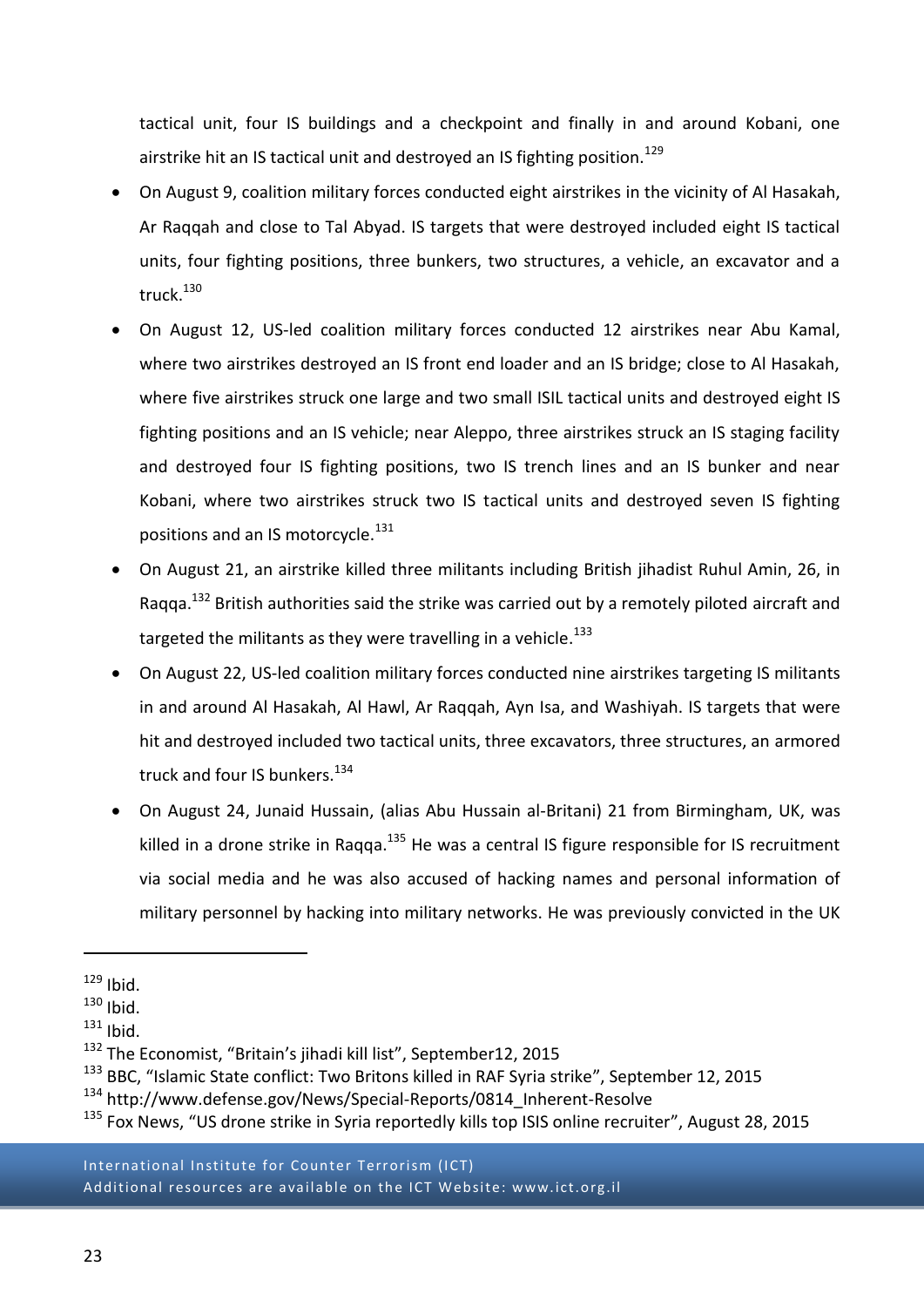with hacking personal information from former Prime Minister Tony Blair.<sup>136</sup> According to both UK and US authorities, Hussain was responsible for inspiring militants online to carry out attacks and he allegedly provided support to the perpetrators of the May 2015 attack in Garland, Texas. In June 2015, authorities linked him to a foiled bomb plot to attack the Armed Forces Day parade in South London.<sup>137</sup>

 On August 30, airstrikes were conducted near Al Hasakah, which destroyed a mortar system an air defense artillery system and tactical units. In and around Washiyah an airstrike targeted and destroyed a staging area and near Al Hawl, an IS excavator was destroyed. <sup>138</sup>

Also in Syria during August 2015:

On August 16, at least 96 people were killed and 200 others injured by Syrian government airstrikes that targeted a marketplace in Duoma, near Damascus. The airstrike was conducted using Syrian fighter jets.<sup>139</sup> The strikes took place during rush hour when the market was filled with civilians.<sup>140</sup> At least two bombs fell in the marketplace, the second falling as rescuers rushed to help the victims of the first bomb.<sup>141</sup>

On August 19, 11 people were killed and 29 others were killed by an IS suicide truck bomber who detonated outside the offices of the main Kurdish security agency in Qamishli located near the Turkish border in northern Syria.<sup>142</sup> The IS released a statement identifying the suicide bomber as Abu Mohamed al-Ansari. They also claimed that the attack was carried out using a water tanker that was rigged with explosives and the target of the attack was the Asayish base.<sup>143</sup> Also on August 19, in a separate attack, Khalid al-Asaad, 83, a retired chief of antiquities of Palmyra was publicly

- http://www.ict.org.il/Article/1472/Terrorist-Incidents-and-CT-Operations-May-2015
- <sup>138</sup> Reuters, "Islamic State targeted in 22 airstrikes in Iraq, Syria: U.S. Military", August 30, 2015 <sup>139</sup> BBC, "Syria conflict: Marketplace air strikes kill 80" August 16, 2015 also

<sup>&</sup>lt;sup>136</sup> NYTimes, "Junaid Hussain, ISIS Recruiter, Reported Killed in Airstrike", August 27, 2015

<sup>&</sup>lt;sup>137</sup> CNN, "Prominent ISIS recruiter killed in airstrike", August 28, 2015 Also see May 2015 ICT database report

<sup>&</sup>lt;sup>140</sup> Guardian, "Syria bombs Damascus suburb a day after deadly air strikes on marketplace", August 17, 2015

<sup>&</sup>lt;sup>141</sup> AP, "Syrian government air strikes on market kill at least 82 people", August 16, 2015

<sup>142</sup> AFP, "Suicide bomber kills 16 in northeast Syria", August 19, 2015

<sup>&</sup>lt;sup>143</sup> Reuters, "Suicide truck bomb targets Kurdish security agency in Syria", August 19, 2015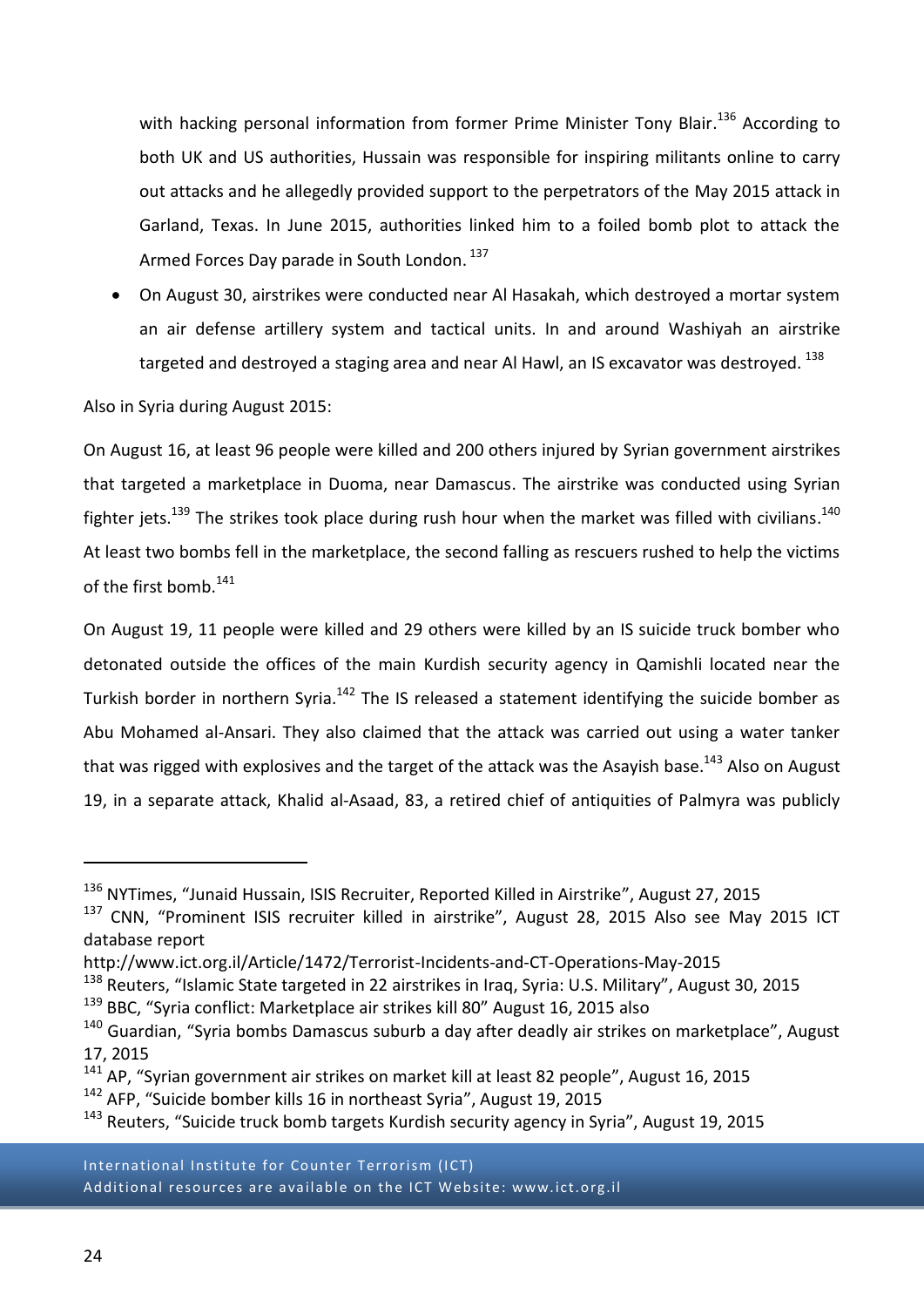beheaded by IS militants.<sup>144</sup> IS supporters posted online images of al-Assad's body with has severed head underneath it.  $^{145}$ 

#### **Yemen**

On August 3, unidentified gunmen attacked the International Committee of the Red Cross headquarters in Aden. The attackers escaped with cash, equipment, and vehicles. Staff members were held at gunpoint but no injuries were reported. No group claimed responsibility for the incident.<sup>146</sup>

On August 12, a suspected US airstrike killed five AQAP militants who were travelling in a vehicle along the coastal road towards Mukallah. No additional details were made public and the identities of the dead militants were not revealed.<sup>147</sup>

On August 18, an airstrike was conducted by Saudi-led coalition targeting Hodeida port. Authorities said amongst the targets destroyed were cranes and warehouses. The port is an important center for humanitarian supplies.<sup>148</sup>

On August 20, a bomb exploded by the offices of local Governor Nayef al-Bakri office in Aden killing four people and wounded 10 others. He was however, unharmed in the attack.<sup>149</sup> No group claimed responsibility for the attack.<sup>150</sup>

On August 22, a bomb exploded at the headquarters of the Aden secret police building. The offices were seriously damaged but there were no casualties. No group claimed responsibility but authorities blamed AQAP militants for carrying out the attack.<sup>151</sup>

<sup>147</sup> Reuters, "Suspected U.S. drone strike kills five al Qaeda militants in Yemen", August 12, 2015

<sup>&</sup>lt;sup>144</sup> The New York Times, "Syrian Expert Who Shielded Palmyra Antiquities Meets a Grisly Death at ISIS' hands", August 19, 2015

<sup>&</sup>lt;sup>145</sup> BBC, "Syrian archaeologist 'killed in Palmyra' by IS militants", August 19, 2015

<sup>&</sup>lt;sup>146</sup> Reuters, "Gunmen storm ICRC office in Yemeni city of Aden", August 25, 2015

<sup>&</sup>lt;sup>148</sup> Reuters, "Arab coalition bombs Yemen's Hodeidah port", August 18, 2015

<sup>&</sup>lt;sup>149</sup> AFP, "Bomb hits governor's office in Yemen's Aden, four dead", August 20, 2015

<sup>&</sup>lt;sup>150</sup> Reuters, "Deadly blasts hit Yemen's Aden and Hadramout, EU criticizes port attacks", August 20, 2015

 $151$ AFP, "Qaeda blamed as Aden police base bombed", August 22, 2015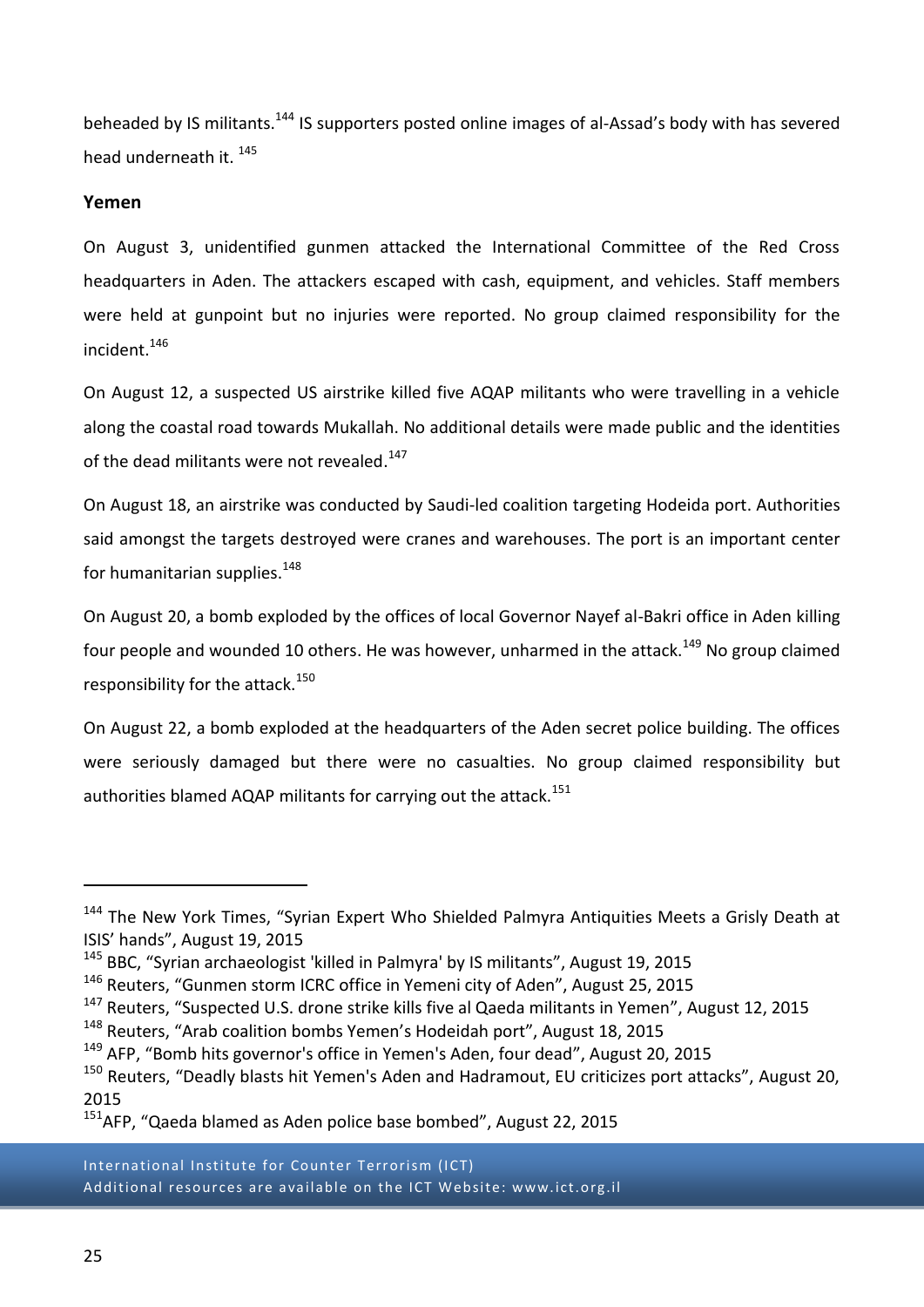On August 24, Robert Douglas Semple, a British oil engineer, 64 was freed from captivity by United Arab Emirates forces during a special counter-terrorist operation. Authorities did not make public the exact location where he was located. He was reportedly in good health.<sup>152</sup> He was kidnapped by AQAP militants in Aden in February 2014.<sup>153</sup>

On August 30, Saudi warplanes targeted and destroyed a bottling plant in Hajjah province killing more than 30 civilians.<sup>154</sup> The Saudi led coalition, mostly made up of gulf states, denied targeting a bottling plant saying they had struck a factory used for making bombs for Houthi rebels. Coalition authorities said the strike targeted an area where Houthi rebels were making explosives and hit military training camps and not civilians.<sup>155</sup>

#### **North America**

#### **USA**

On August 11, authorities arrested Jaelyn Delshaun Young, 20 and Muhammad Oda Dakhlalla, 22 at the Golden Triangle Regional Airport in Columbus, Mississippi as a result of an FBI sting operation. The pair were allegedly for planning to travel to Syria under the pretense they were going to Syria for their honeymoon.<sup>156</sup> However, authorities said they were planning to join IS militants there.<sup>157</sup> Both suspects had been in contact via social media with an undercover FBI agent for several months, where they had displayed support for the IS and shown signs of radicalization. <sup>158</sup> The pair, who had no prior criminal convictions and were not previously known to authorities, were indicted for conspiring and planning to support a terrorist organization and according to official court

<sup>155</sup> Reuters, "Saudi-led coalition air strike kills 36 Yemeni civilians: residents", August 30, 2015 <sup>156</sup> AP, "Families of alleged ISIS honeymooners stunned", August 11, 2015

<sup>152</sup> Al-Jazeera, "UAE troops free British hostage from al-Qaeda in Yemen", August 23, 2015 <sup>153</sup> CNN, "Report: UAE forces free British hostage from al Qaeda in Yemen", August 24, 2015 <sup>154</sup> BBC, "Yemen air strike kills 31 in Hajjah province", August 30, 2015

<sup>&</sup>lt;sup>157</sup> CNN, "Feds: Mississippi couple planned honeymoon to join ISIS in Syria", August 12, 2015

<sup>&</sup>lt;sup>158</sup> Reuters, "Mississippi couple accused of planning to join Islamic State", August 11, 2015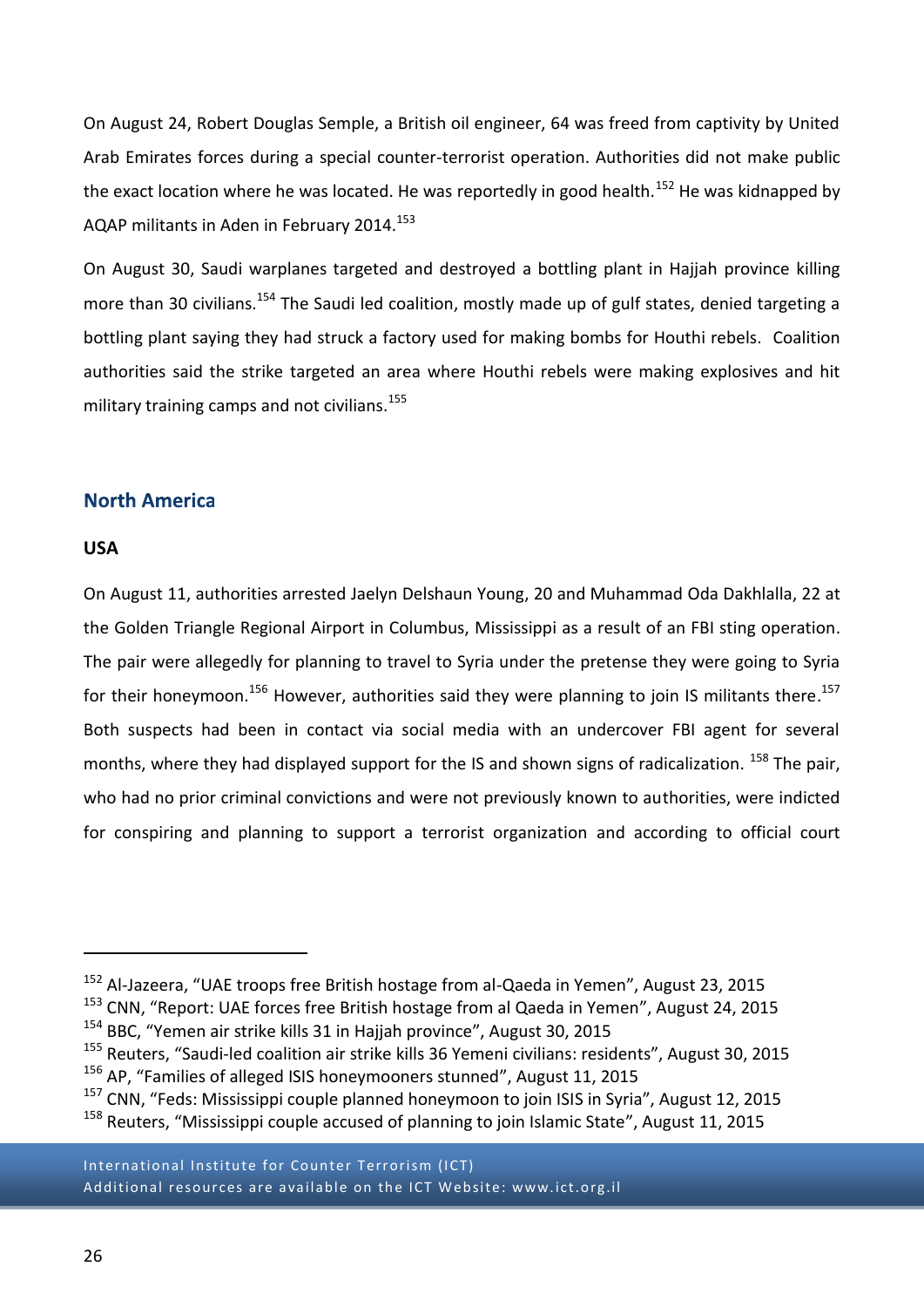documents.<sup>159</sup> The FBI agent said the suspects both confessed their plans after their arrest. If convicted, the pair faces a fine of \$250,000 and up to 20 years in prison. $^{160}$ 

On August 12, Lawal Olaniyi Babafemi<sup>161</sup>, 35, was sentenced in a US federal court in Brooklyn to 22 years in prison after pleading guilty in April 2014, to providing material support to al-Qaeda in the Arabian Peninsula (AQAP).<sup>162</sup> Babafemi had ties with foreign AQAP militants, including the late Samir Khan, who encouraged him to edit and write articles for Inspire magazine, which Khan was previously responsible for. Babafemi received \$9,000 from the AQAP to recruit English speakers from Nigeria. Authorities also claimed that Babefemi had received weapons training in Yemen. According to the court indictment he also had ties to the late Anwar al-Awlaki. <sup>163</sup> Babefemi, who is a Nigerian citizen, was previously extradited from Nigeria in 2013 after being arrested several times two years earlier on local terrorism charges.  $164$ 

On August 28, Ali Shukri Amin, 17, from Virginia was sentenced to 11 years for supporting the IS via social media postings in particular Twitter and providing material support to the terrorist organization.<sup>165</sup> He also helped another teenager to travel to Syria, via Turkey to join the terrorist group. In June 2015 he pleaded guilty in federal court to terror-related charges related to using social media to incite others to join the IS. He also admitted to helping another Virginian resident Reza Niknejad, travel to Syria to join the IS. 166

l

<sup>159</sup> http://www.justice.gov/opa/file/705906/download

 $160$  AP. Ibid

<sup>&</sup>lt;sup>161</sup> Vanguard, "Nigerian, Lawal Babafemi, jailed 22 years in US for Al-Qaeda support", August 13, 2015

<sup>&</sup>lt;sup>162</sup> New York Times, "22-Year Term for Nigerian Who Joined Al Qaeda and Then Denounced It", August 12, 2015

<sup>&</sup>lt;sup>163</sup>https://www.fbi.gov/newyork/press-releases/2015/terrorist-sentenced-to-22-years-for-

providing-material-support-to-al-qaeda-in-the-arabian-peninsula

<sup>&</sup>lt;sup>164</sup>https://www.fbi.gov/newyork/press-releases/2014/al-qaeda-in-the-arabian-peninsula-operativepleads-guilty-in-brooklyn-federal-court

<sup>&</sup>lt;sup>165</sup> IBT, "Who Is Ali Shukri Amin? Virginia ISIS Teenager Behind Pro-Islamic State Twitter Sentenced To 11 Years In Prison", August 28, 2015

<sup>&</sup>lt;sup>166</sup> VOA news, "US teen Jailed for 11 Years for Supporting IS", August 28, 2015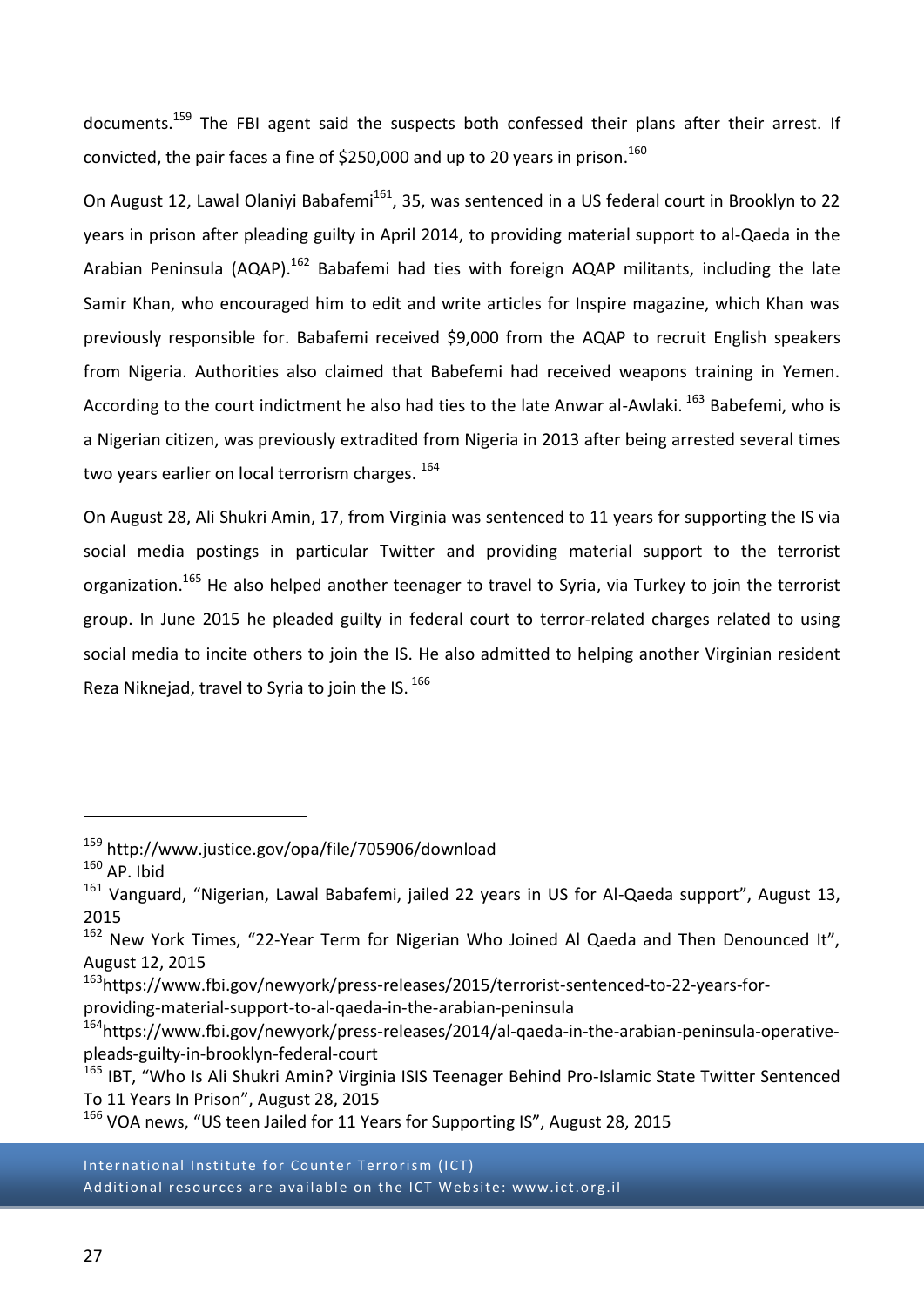#### **Asia**

#### **Afghanistan**

On August 7-10, a series of attacks, attributed to the Taliban, targeted security forces in Kabul, killing more than 50 people and wounding more than 200 others.<sup>167</sup> In one attack, 20 people were killed and 27 others were injured by a suicide bomber, who was disguised in police uniform targeted the main police academy in Kabul.<sup>168</sup> Witnesses claimed the bomber mingled amongst police recruits who were in line waiting to be searched before entering the academy. The Taliban claimed responsibility for the attack.<sup>169</sup> Separately, approximately two hours later, a suicide car bomber exploded at the gates of Camp Integrity, a US Special Forces military base located near Kabul airport.<sup>170</sup> Authorities said in this attack, one international force member and eight Afghan contractors were killed. Severe damage was caused to the base. $171$  In addition, a suicide bomber killed 29 people, including four commanders of a pro-government militia and injured 15 other civilians in Kunduz. The Taliban claimed responsibility for the attack.<sup>172</sup> On August 10, five people were killed and 16 others were injured in a suicide bombing attack at Kabul's airport checkpoint.<sup>173</sup> According to Afghan authorities, a car first ran into a checkpoint before explosion.<sup>174</sup> The Taliban claimed responsibility and declared that the target was a group of foreigners. Officials reported that the victims were civilians and a police officer.  $175$ 

<sup>&</sup>lt;sup>167</sup> New York Times, "Waves of Suicide Attacks Shake Kabul on Its Deadliest Day of 2015", August 7, 2015

<sup>&</sup>lt;sup>168</sup> NBC, "Afghanistan Violence: Deadly Truck Bomb Leaves Crater in Heart of Kabul", August 7, 2015 <sup>169</sup> Al-Jazeera, "Dozens killed in multiple attacks across Kabul", August 8, 2015

<sup>&</sup>lt;sup>170</sup> Reuters, "Attacks on army, police and U.S. special forces kill 50 in Kabul", August 8, 2015  $171$  Ibid.

<sup>172</sup> BBC, "Afghanistan: Taliban attack in Kunduz kills 29", August 9, 2015

<sup>&</sup>lt;sup>173</sup> Reuters, "Car bomb kills five in Kabul, Afghan leader warns Pakistan", August 10, 2015

<sup>174</sup> BBC, "Afghanistan: Taliban suicide bomb attack near Kabul airport", August 10, 2015 <sup>175</sup>Reuters, ibid.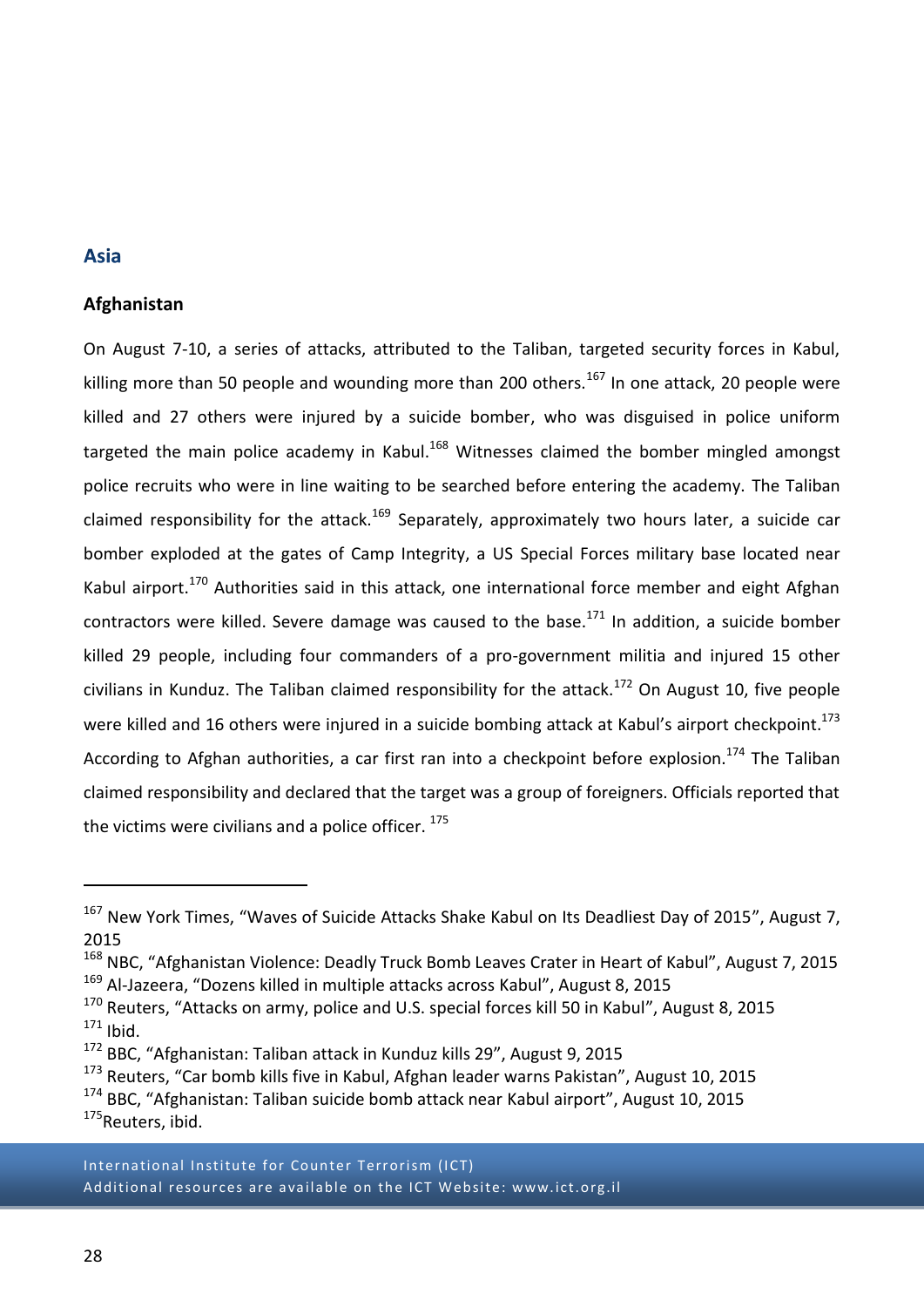On August 22, 12 people, including three US citizens, were killed and more than 100 others were wounded in a suicide car bombing near a private hospital in Kabul. Authorities said a Toyota sedan was used in the attack.<sup>176</sup> Authorities said the target of the attack was a NATO convoy and at least one of the armored cars was destroyed by the explosion.<sup>177</sup> The Taliban denied any implication in the attack. No group claimed responsibility in the attack.<sup>178</sup>

On August 27, Afghan and US led coalition forces conducted airstrikes targeted Taliban militants in Musa Qala area of Helmand province, a Taliban stronghold. Authorities also said clashes between security forces and Taliban militants in the area, killed 30 security forces and injured 60 others. Some were reported missing. It was unclear how many militants were killed.<sup>179</sup>

#### **Bangladesh**

On August 7, Niloy Chakrabarti (who used the alias Niloy Neel) an atheist and secular blogger who wrote actively about the dangers of extremism and fundamentalism on social media, was killed by a group of six suspected Islamist militants in his home in Dhaka. His wife was home when the attack occurred, but was held up in a separate room. Authorities said the militants, were armed with machetes and hacked Neel to death.<sup>180</sup> Authorities said the militants entered Neel's home under the pretense they were interested in renting an apartment from him.<sup>181</sup> During 2015, three other bloggers were killed by Islamist militants in Bangladesh and authorities believe the attacks were linked.<sup>182</sup> Authorities claimed that in 2014, a group calling itself the "Defenders of Islam in Bangladesh" published a list of more than 80 secular bloggers who they threated to kill due to their anti-Islam views. An al-Qaeda linked network calling themselves Ansar al-Islam Bangladesh claimed

#### 2015

<sup>176</sup> Al-Jazeera, "Deadly blast hits Afghan capital Kabul", August 22, 2015

 $177$  The Guardian, "Deadly suicide bomb attack on NATO convoy in Kabul", August 22, 2015

<sup>&</sup>lt;sup>178</sup> CBS news, "Afghan suicide car bombing kills American contractors", August 22, 2015

 $179$  NBC news, "U.S. Warplanes Bomb Musa Qala, Afghan District Besieged by Taliban", August 27,

<sup>&</sup>lt;sup>180</sup> CNN, "Bangladeshi blogger Niloy Neel hacked to death in latest attack", August 7, 2015 <sup>181</sup> BBC, "Bangladesh blogger Niloy Neel hacked to death in Dhaka", August 7, 2015

<sup>&</sup>lt;sup>182</sup> On May 12, 2015 Ananta Bijoy Das a secular blogger was killed by in Sylhet by armed militants with machetes. On March 30, 2015 blogger Washiqur Rahman, was killed in Dhaka and Blogger Avijit Roy was killed in Dhaka in February 26, 2015.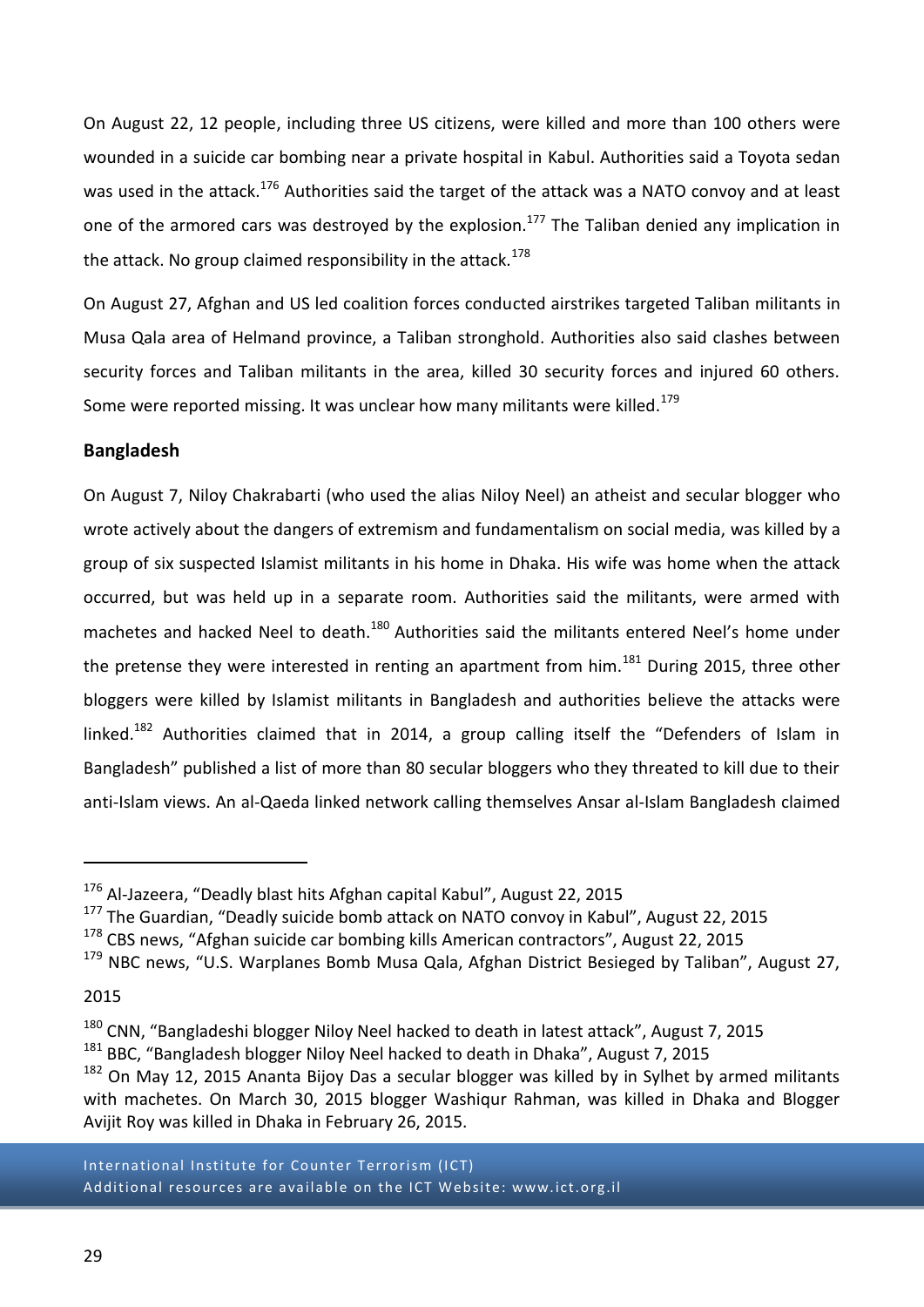responsibility for the attack.<sup>183</sup> It is believed the group has ties to Al-Qaeda in the Indian Subcontinent (AQIS). The group had also previously claimed responsibility for the other attacks on bloggers.<sup>184</sup> On August 14, two suspects were arrested in connection with the attack.<sup>185</sup>

#### **Pakistan**

On August 2, Umar Lateef, a senior Al-Qaeda commander was killed by security forces during a counter-terrorist operation that targeted his hideout in Chagrai, Baluchistan.<sup>186</sup> His wife, who authorities said led a female network linked to Al-Qaeda in south Punjab and Baluchistan, and their two daughters were detained for questioning. His brother, who was also a known militant escaped avoiding arrest. Punjab authorities had placed a bounty of two million rupees for Lateef and half a million rupees for his wife. Authorities claimed Lateef was responsible for the operational activities of an Al-Qaeda network in Afghanistan, Baluchistan and south Punjab.<sup>187</sup>

On August 16, approximately 20 people were killed including Shuja khanzada, the Punjab home minister and more than 240 others were injured, when two suicide bombers targeted his offices in Shadikhan in Attock province.<sup>188</sup> One of the attackers detonated at the gates of the offices and the other managed to enter and detonate, as Khanzada was hosting the Jirga conference, in which approximately 100 people were attending. The explosion caused major damage to the buildings, causing the roof to collapse.<sup>189</sup> According to preliminary investigations, authorities said one of the suicide bombers entered Khanzada's office during the event, and after meeting him, detonated a 4.5 kg suicide vest. The second explosion, was more powerful than the first and authorities believe the bomber detonated an explosive vest containing 10kg of explosives outside the offices, but this

<sup>183</sup> Al-Jazeera, "Fourth secular Bangladesh blogger hacked to death", August 7, 2015 184 CNN ibid.

<sup>&</sup>lt;sup>185</sup> BBC, "Two arrested over Bangladesh blogger Niloy Neel killing", August 14, 2015

<sup>&</sup>lt;sup>186</sup> IHT, "Taken out: Al Qaeda's local kingpin killed in Chagai raid", August 3, 2015

 $187$  AFP, "Pakistan claims killing of major al-Qaeda commander in country", August 2, 2015

<sup>188</sup> Los Angeles Times, "Pakistani counter terrorism official killed in suicide blast", August 16, 2015

<sup>&</sup>lt;sup>189</sup> Dawn, "Punjab home minister Shuja Khanzada killed in terror attack", August 17, 2015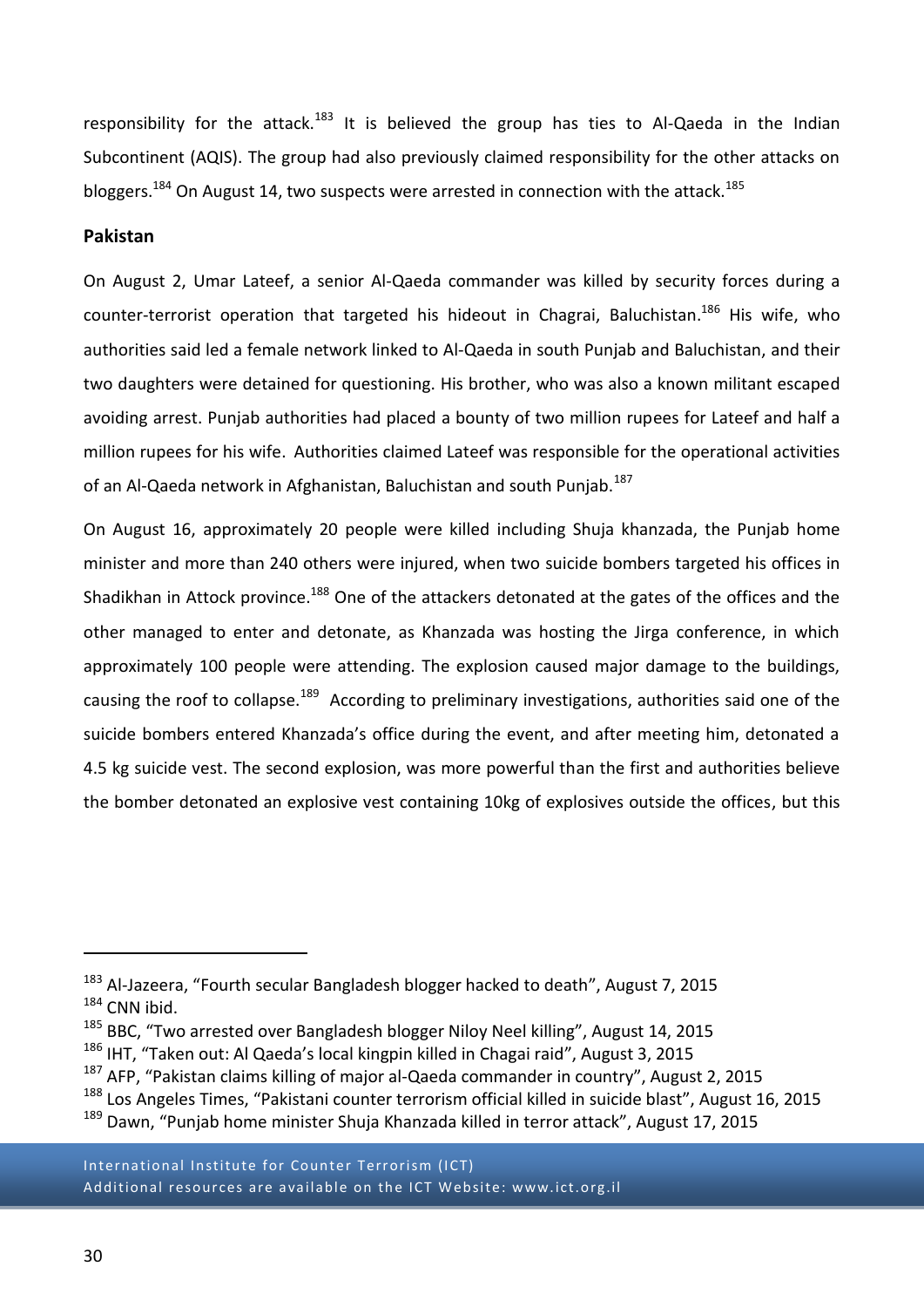caused the roof of the building to collapse trapping many people under the debris.<sup>190</sup> Lashkar-e-Islam militants claimed responsibility for the attack.<sup>191</sup>

On August 19, Abdul Ahad, leader of an Al-Qaeda network in Karachi and Mohammad Saleh, his accomplice, were killed in a shootout with security forces in the Gulshan-i-Iqbal neighborhood of the city. An intelligence officer was also killed.<sup>192</sup> Authorities raided the militants' apartment and seized documents, Compact disks, phones and weapons. Five people were arrested in connection to assisting the militants acquire the residential address.<sup>193</sup>

#### **Thailand**

On August 17, 20 people were killed and more than 120 others injured when a pipe bomb, containing three kilograms of TNT explosives, detonated at the Erawan Shrine, a popular tourist site in central Bangkok.<sup>194</sup>Authorities said the bomb was placed in the grounds of the shrine under a bench.<sup>195</sup> The following day, on August 18, a second bomb exploded in Bangkok, but there were no casualties and no group claimed responsibility. Authorities, did however, say that the explosives were similar to those used in the earlier attack.<sup>196</sup> On August 19, authorities said they had identified a young male suspect, wearing a yellow t-shirt and jeans, dressed similar to other tourists, as the possible prime suspect. He was later identified as Bilal Mohammed.<sup>197</sup> He was seen on video footage leaving a black rucksack beside a bench at the shrine. He is then seen leaving the area on a motorcycle taxi minutes before the explosion occurred. <sup>198</sup>

 $192$  The Nation, "Karachi-based Al-Qaeda commander killed", August 19, 2015

<sup>190</sup> Daily Pakistan, "15 kg explosives used in attack on Shuja Khanzada", August 18, 2015

 $191$  The Guardian, "Suicide attack in Pakistan kills Punjab home minister and at least eight others", August 16, 2015

 $193$ Dawn, " Al Qaeda's Karachi chief, accomplice shot dead", August 19, 2015

<sup>&</sup>lt;sup>194</sup> BBC, "Bangkok bomb: CCTV video shows man leave backpack", August 19, 2015

<sup>&</sup>lt;sup>195</sup> NYTimes, "Bangkok Bomb Attack at Popular Shrine Kills at Least 20", August 17, 2015

<sup>&</sup>lt;sup>196</sup> BBC, "Bangkok bomb: Has the case been solved?", October 5, 2015

 $197$  In September 2015 he admitted to being part of a cell that carried out the attack.

See: BBC, "Bangkok bomb: Has the case been solved?", October 5, 2015

<sup>&</sup>lt;sup>198</sup> Reuters, "Thai Police struggle to track suspect; 'new bomb' false alarm", August 24, 2015.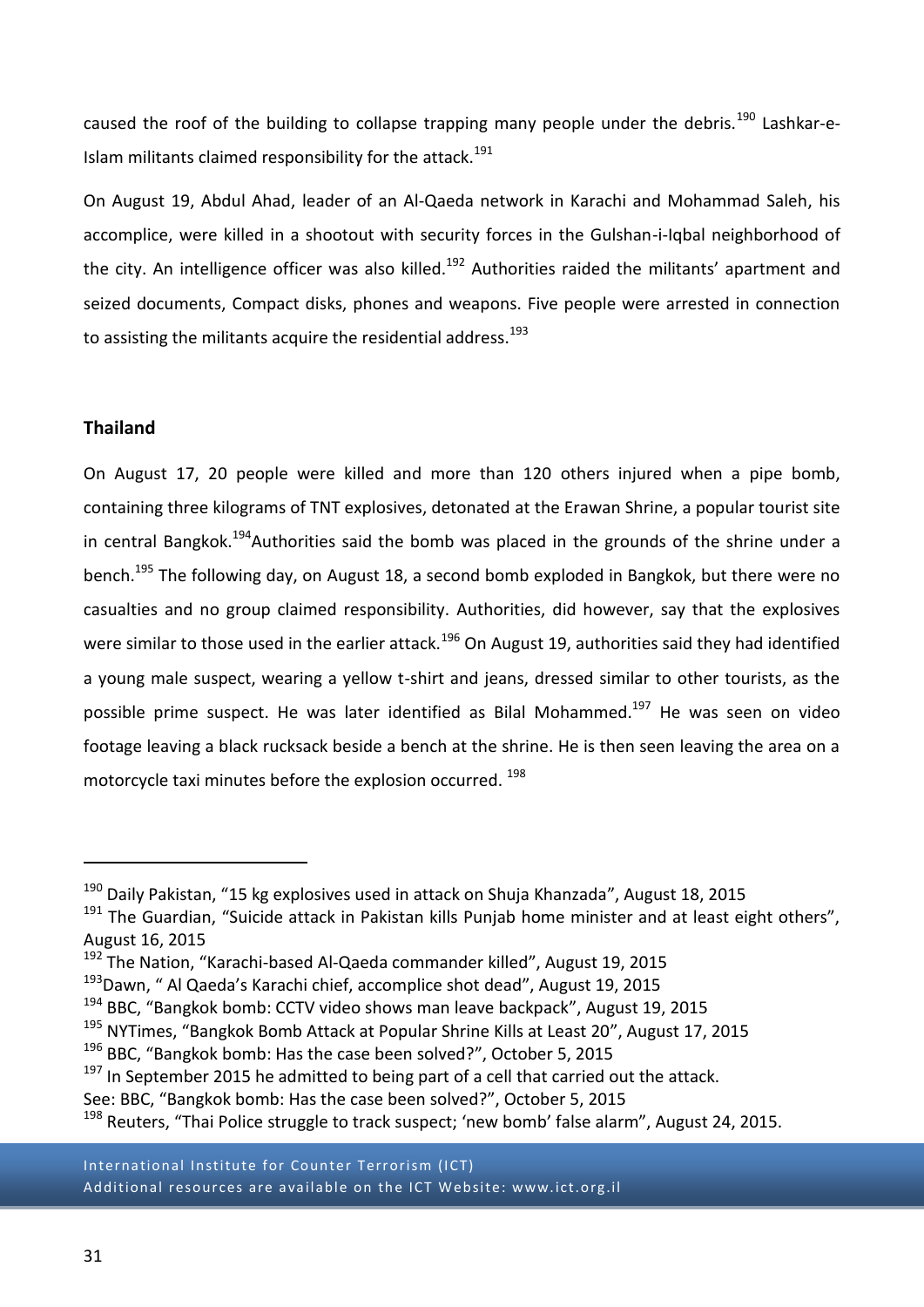On 22 August, authorities announced they believe the attack was carried out by a local militant network, as additional security video footage showed a second male suspect, throwing a bag into a canal 30 minutes before the explosion occurred on August  $18.<sup>199</sup>$  Following this on August 29, a male suspect was arrested, carrying a false Turkish passport. When authorities searched his apartment located on the outskirts of Bangkok, they discovered explosives and bomb making materials. This led the authorities, to a second apartment, where a Thai Muslim woman and her Turkish husband, who were residents of Turkey, were also named as suspects. Explosives were discovered in their apartment.<sup>200</sup> Additionally, another suspect was arrested on the Thai border with Cambodia in possession of a backpack containing the same distinctive yellow T-shirt that the alleged bomber was seen wearing in the security footage.<sup>201</sup> On August 31, Thai authorities offered a reward of 3m Thai baht (\$82,000) for information that could lead to further arrests.<sup>202</sup> No group claimed responsibility for the attack although some authorities suspected Uigher militants may be responsible.<sup>203</sup>

#### **Turkey**

On August 2, a PKK suicide bomber driving a tractor killed 11 Turkish soldiers and wounded 31 others at a military police station in Agri province. Authorities said the tractor contained two tons of explosives that were detonated by a suicide bomber.<sup>204</sup>

On August 4, an explosion stopped the flow of gas along pipeline on the Baku-Tbilisi-Erzurum (South Caucasus) pipeline in Kars. There were no casualties and no group claimed responsibility for the attack.<sup>205</sup> Also on August 4, in a separate incident, an explosion occurred on the Shah-Deniz Pipeline near the border with Georgia. The pipeline transports natural gas from Azerbaijan to

 $\overline{a}$ 

International Institute for Counter Terrorism (ICT) Additional resources are available on the ICT Website: www.ict.org.il

 $199$  BBC ibid.

 $200$  BBC, "Bangkok bomb: Thai police charge man 'linked to Erawan blast' ", August 30, 2015.

<sup>&</sup>lt;sup>201</sup> Diplomat, "Exclusive: Who's Really Behind Thailand's Erawan Shrine Bomb Blast?", September 4, 2015

 $202$  AP, "Thai police award themselves \$84K for arrest of bomb suspect", August 31, 2015 <sup>203</sup> Diplomat ibid.

<sup>&</sup>lt;sup>204</sup> BBC, "Turkish troops killed in 'Kurdish PKK suicide blast'", August 2, 2015

<sup>&</sup>lt;sup>205</sup> Reuters, "PKK attacks Turkey's halted Shah Deniz gas pipeline", August 4, 2015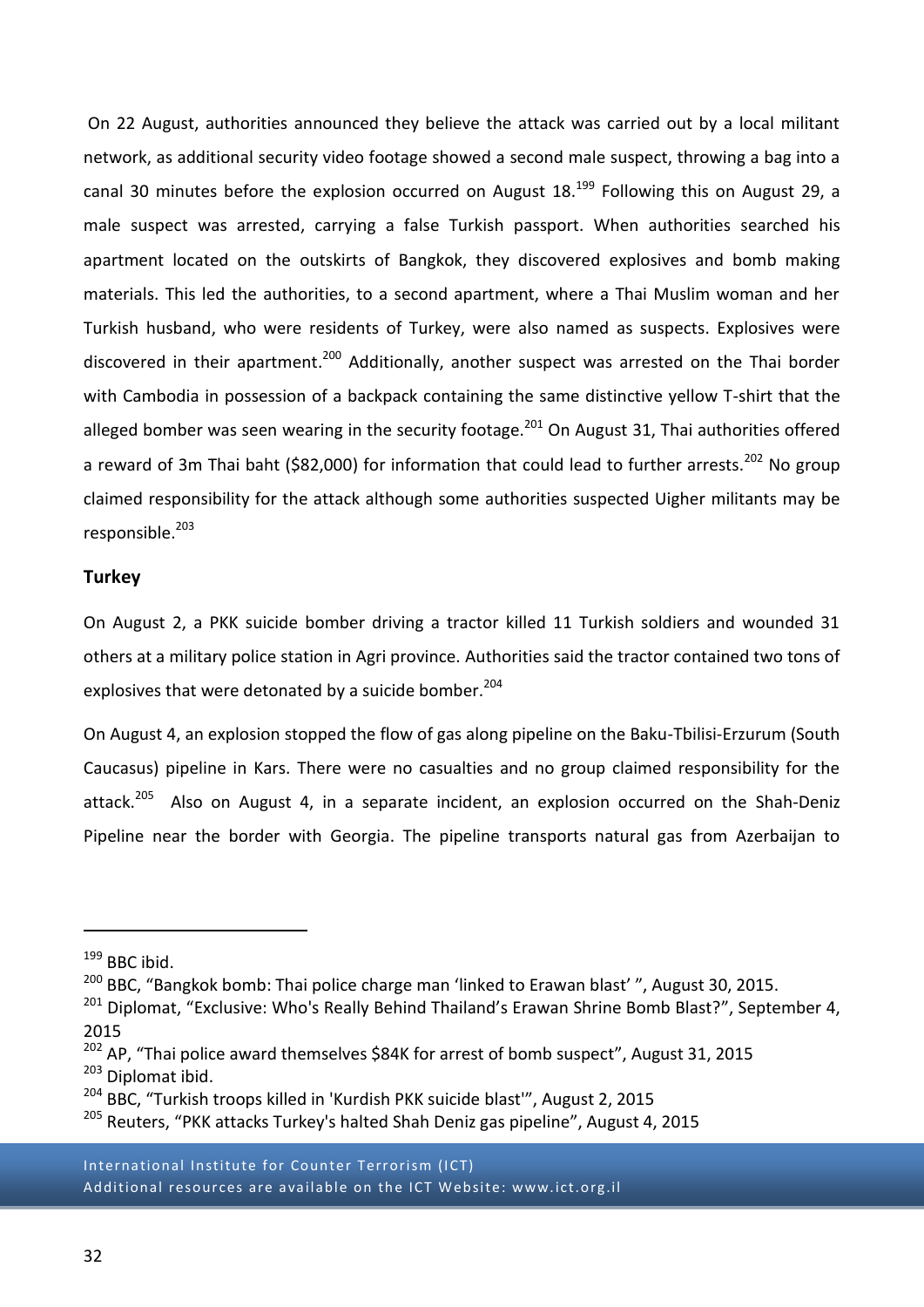Turkey. Authorities said gas flow was not halted as it was already stopped for maintenance. No group claimed responsibility for the attack.<sup>206</sup>

On August 5, authorities carried out counter-terrorist raids targeting PKK militants, arresting more than 50 militants. Authorities said amongst the targets of the raid was the offices of the Ronahi Democratic and Libertarian Student Association, which allegedly held activities on behalf of the **PKK.**<sup>207</sup>

On August 10, nine people were killed in a series of separate attacks carried out by suspected PKK militants who targeted security forces and the US consulate in Istanbul and Sirnak province in east Turkey.<sup>208</sup> In the first attack, a policeman was killed and 10 other people, including three police officers, were injured when a suspected PKK suicide car bomber detonated outside the Sultanbeyli district police station in Istanbul. Shortly after, a police officer was killed and two militants were killed in a firefight between the security forces and militants. Authorities said the slain police officer was part of the bomb disposal unit, who was investigating the attack.<sup>209</sup> Also two female gunmen, armed with a rifle and other ammunition, attacked the US consulate in Istanbul.<sup>210</sup> One of the attackers was shot by security forces and detained. The other escaped. The Revolutionary People's Liberation Party-Front (DHKP-C) claimed responsibility for this attack and said Hatice Asik had carried out the attack. The US consulate closed temporarily following the attack.<sup>211</sup> Additionally, four police officers were killed by a roadside bomb in Sirnak province, and a soldier was killed when gunmen fired on a military helicopter.<sup>212</sup>

On August 19, two suspects were arrested following a shootout at the Dolmabahce Palace in Istanbul.<sup>213</sup> The militants attempted to launch an armed assault but were stopped by police who

 $\overline{a}$ 

 $212$  Ibid.

 $206$  Ibid.

<sup>&</sup>lt;sup>207</sup> Hurriyet, "Dozens detained in anti-PKK raids across Turkey amid upsurge in violence", August 5, 2015

<sup>&</sup>lt;sup>208</sup> CNN, "Trio of attacks in Turkey target police, U.S. Consulate", August 11, 2015

<sup>&</sup>lt;sup>209</sup> BBC, "Turkey attacks: Deadly violence in Istanbul and Sirnak", August 10, 2015

<sup>210</sup> Reuters, "U.S. consulate in Turkey targeted as wave of attacks kills 9", August 10, 2015

<sup>&</sup>lt;sup>211</sup> BBC, "Turkey attacks: Deadly violence in Istanbul and Sirnak", August 10, 2015

<sup>&</sup>lt;sup>213</sup> Express, "Turkey terror alert after explosion and gunfire at Istanbul tourist attraction", August 19, 2015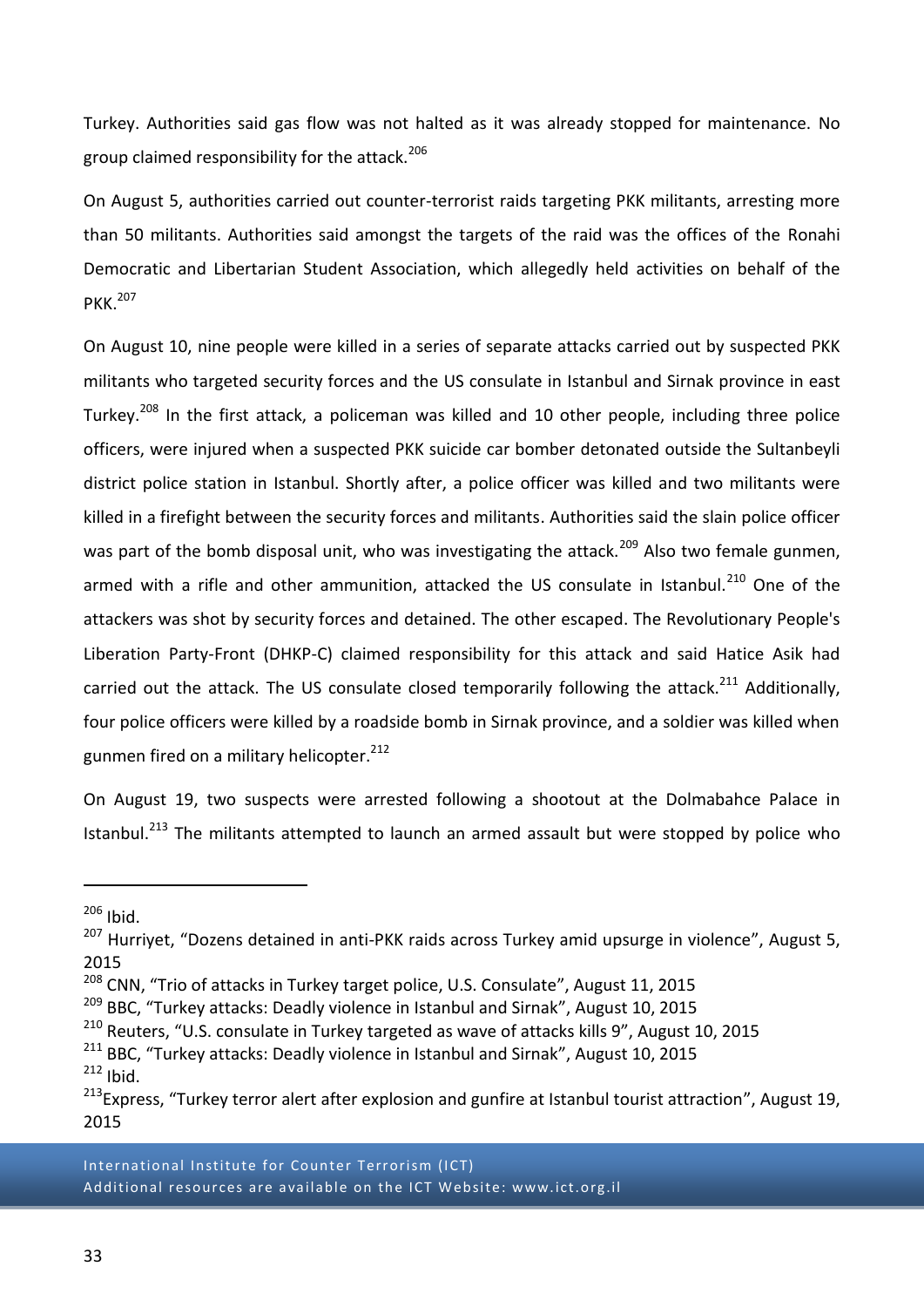seized the weapons, which included two hand grenades, an automatic rifle, a gun and ammunition. One policeman was reported to have been lightly wounded.<sup>214</sup> Also on August 19, eight soldiers were killed and seven others were injured by suspected PKK militants who detonated a roadside bomb which exploded in Siirt.<sup>215</sup>

On August 25, an explosion occurred on the Turkish natural gas pipeline near Sarıkamış, Turkey.<sup>216</sup> However, it did not stop the supply as flow had already been halted for maintenance.<sup>217</sup> It was reported that approximately 20 militants were involved in carrying out the attack and they attacked from two directions.<sup>218</sup> Turkish authorities said in response to the attacks, additional security would be implemented along the pipeline, including horse-back patrols and installing thermal cameras along key points of the Kirkuk-Ceyhan pipeline, primarily from Silopi to Ceyhan.<sup>219</sup>

#### **Oceania**

#### **Australia**

On August 20, the Australian Prime Minister Tony Abbott announced that counter-terrorist officers with the support of immigration officers, intercepted a group of male jihadists at Sydney International Airport. The men were allegedly planning to join the IS in Syria and Iraq.<sup>220</sup> Authorities did not identify the suspects but said they were Australian nationals in their 20s and early 30s.<sup>221</sup> The arrests were made on two occasions but authorities said they were part of the same cell. In the first incident, five people were arrested as they were about to board a flight to the Middle East.

<sup>215</sup> Reuters, "Eight Turkish soldiers killed in deadliest PKK attack", August 19, 2015

<sup>216</sup> http://www.jamestown.org/single/?tx\_ttnews[tt\_news]=44404&no\_cache=1#.VlYY0L8nItM <sup>217</sup> Reuters, "Shah Deniz gas pipeline flow halted by explosion in Turkey: officials", August 25, 2015 <sup>218</sup> TRT World, "PKK attacks natural gas pipeline in Turkey's Kars Province", August 25, 2015 <sup>219</sup> Reuters, "Turkey to boost security for energy infrastructure as PKK attacks rise", August 6, 2015

<sup>&</sup>lt;sup>214</sup> Times of Israel, "8 Turkish soldiers killed in PKK attack", August 19, 2015

<sup>&</sup>lt;sup>220</sup> ABC, "Islamic State: Seven more Australians stopped from joining Middle East terrorist groups: Abbott", August 20, 2015

<sup>&</sup>lt;sup>221</sup> Guardian, "Abbott highlights terrorism fears after Middle East-bound group stopped in Sydney", August 20, 2015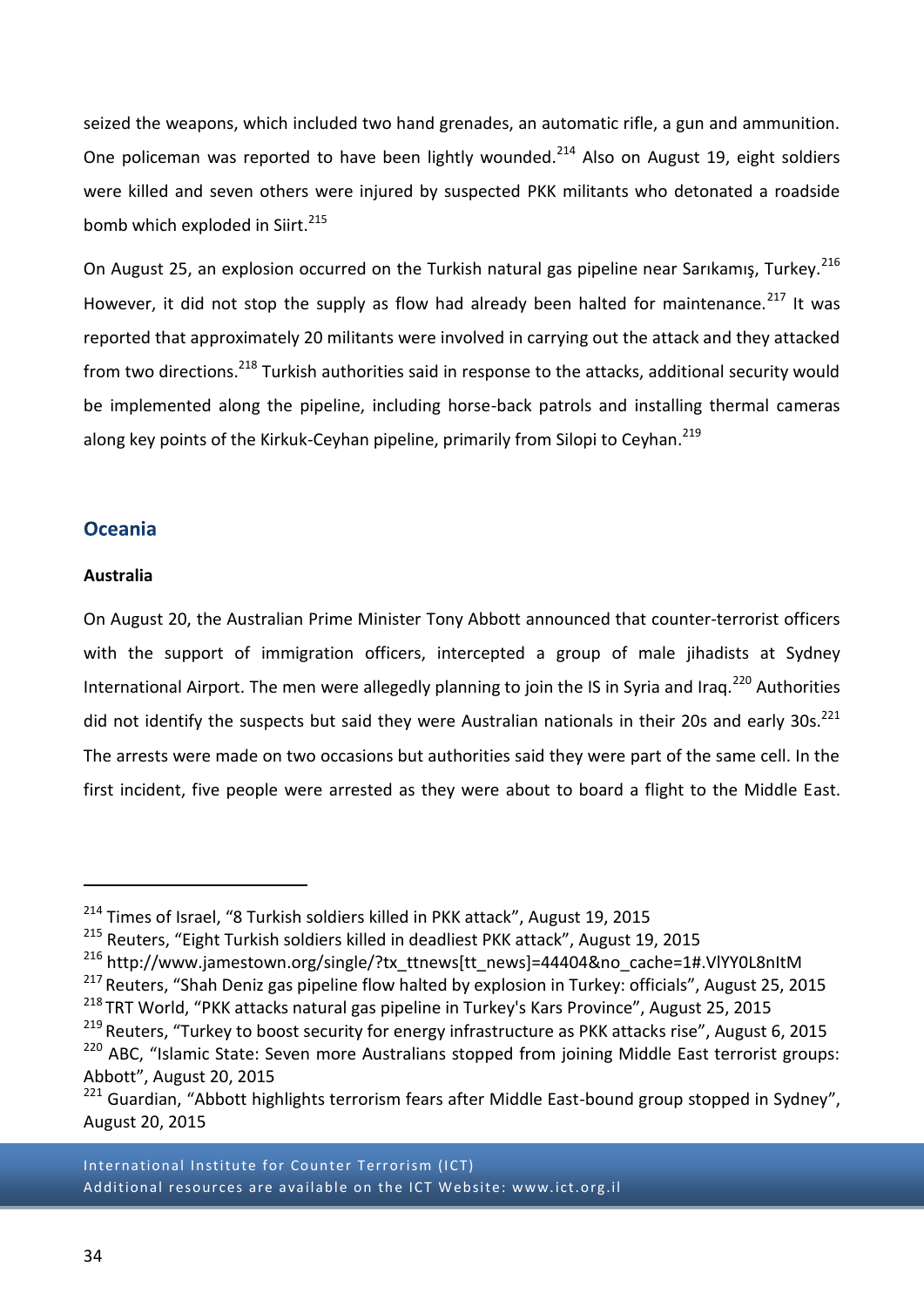Two others were arrested separately.<sup>222</sup> Authorities also said when the men were questioned, searches of the luggage revealed large amounts of cash, amounting 10,000 Australian dollars.<sup>223</sup>

#### **Attacks on Energy facilities**

During August 2015, suspected PKK militants targeted gas pipelines in Eastern Turkey, halting the flow and causing damage, although there were no casualties. The first incident took place on August 4, when an explosion stopped the flow of gas along pipeline on the Baku-Tbilisi-Erzurum (South Caucasus) pipeline in Kars. There were no casualties and no group claimed responsibility for the attack.<sup>224</sup> Also on August 4, in a separate incident, an explosion occurred on the Shah-Deniz Pipeline near the border with Georgia. The pipeline transports natural gas from Azerbaijan to Turkey. Authorities said gas flow was not halted as it was already stopped for maintenance. No group claimed responsibility for the attack.<sup>225</sup> Another incident occurred on August 25, when an explosion occurred on the Turkish natural gas pipeline near Sarıkamış, Turkey.<sup>226</sup> However, it did not stop the supply as flow had already been halted for maintenance.<sup>227</sup> It was reported that approximately 20 militants were involved in carrying out the attack and they attacked from two directions.<sup>228</sup> Turkish authorities said in response to the attacks, additional security would be implemented along the pipeline, including horse-back patrols and installing thermal cameras along key points of the Kirkuk-Ceyhan pipeline, primarily from Silopi to Ceyhan. 229

On August 31, a car bomb targeted the headquarters of an oil and gas joint venture between Italy's ENI and Libyan state oil firm NOC, in Tripoli, Libya. The bomb caused damaged to the buildings and some cars. There were no casualties. No group claimed responsibility for the attack but authorities blamed the  $IS.<sup>230</sup>$ 

<sup>226</sup> http://www.jamestown.org/single/?tx\_ttnews[tt\_news]=44404&no\_cache=1#.VlYY0L8nItM <sup>227</sup> Reuters, "Shah Deniz gas pipeline flow halted by explosion in Turkey: officials", August 25, 2015

International Institute for Counter Terrorism (ICT) Additional resources are available on the ICT Website: www.ict.org.il

<sup>&</sup>lt;sup>222</sup> Mailonline, "Seven young would-be jihadists captured at Sydney airport while trying to fly to the Middle East to join ISIS terrorists", August 2015

<sup>&</sup>lt;sup>223</sup> Guardian. ibid.

<sup>&</sup>lt;sup>224</sup> Reuters, "PKK attacks Turkey's halted Shah Deniz gas pipeline", August 4, 2015  $225$  Ibid.

<sup>&</sup>lt;sup>228</sup> TRT World, "PKK attacks natural gas pipeline in Turkey's Kars Province", August 25, 2015 <sup>229</sup> Reuters, "Turkey to boost security for energy infrastructure as PKK attacks rise", August 6, 2015 <sup>230</sup> Reuters, "Shah Deniz gas pipeline flow halted by explosion in Turkey: officials", August 25, 2015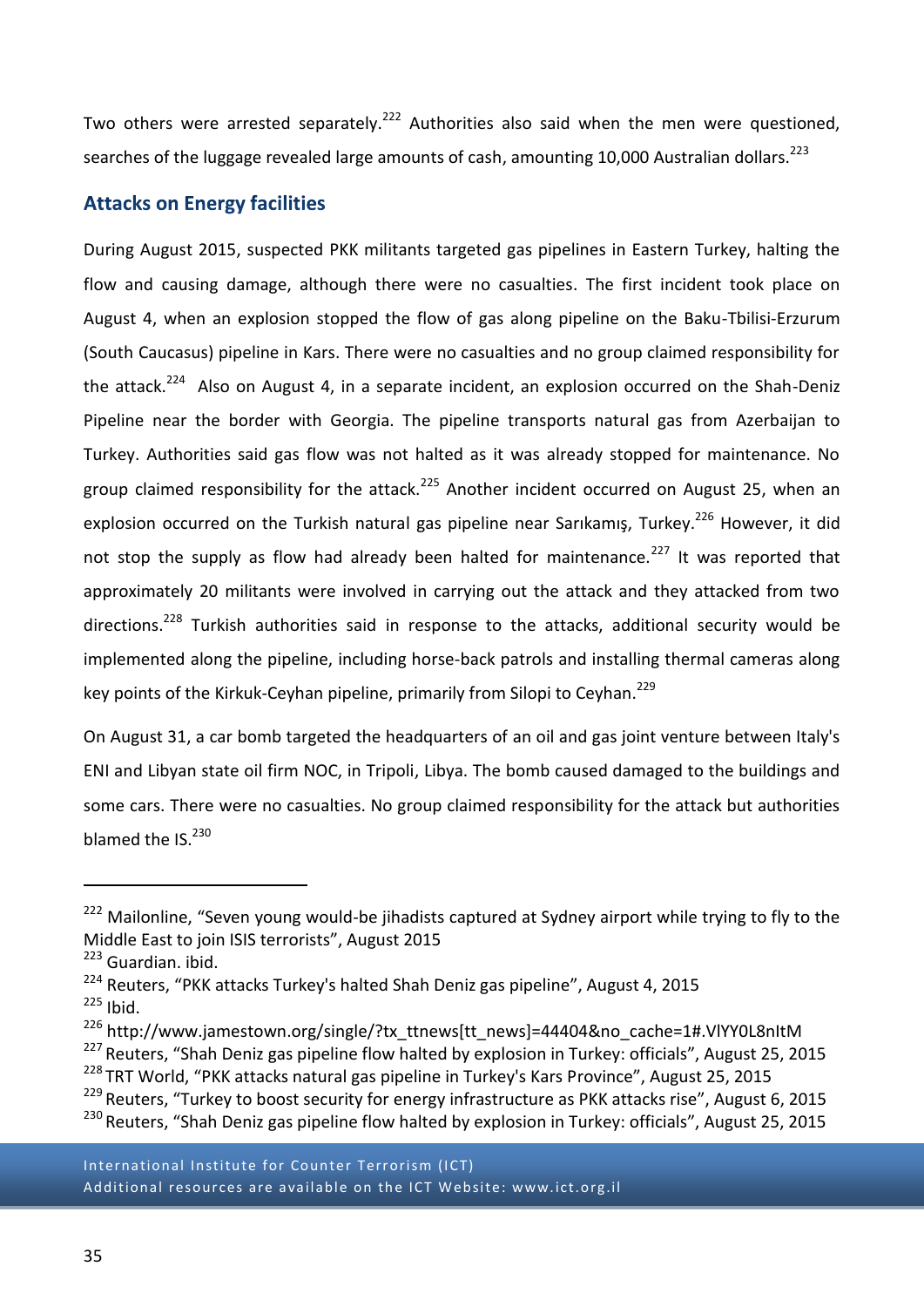Internation al In stitute for Counter Terrorism (ICT) Additional resources are available on the ICT Website: www.ict.org.il